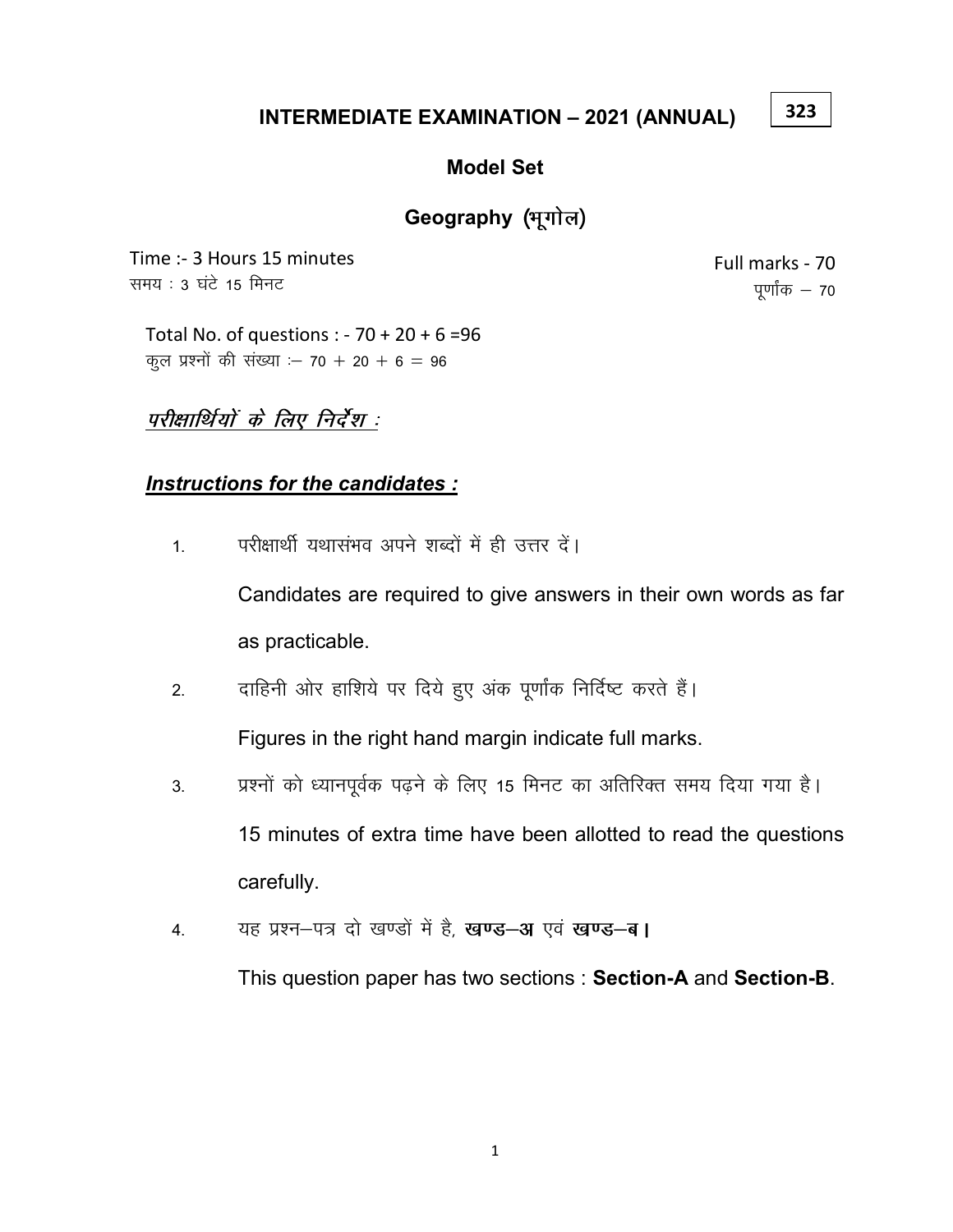5. व्यण्ड-अ में 70 वस्तूनिष्ठ प्रश्न हैं, जिनमें से किन्हीं 35 प्रश्नों के उत्तर देने हैं। प्रत्येक प्रश्न के लिए 1 अंक निर्धारित है। अगर 35 वस्तुनिष्ठ प्रश्नों से अधिक के उत्तर दिये जाते हैं, तो प्रथम 35 उत्तरों का ही मूल्यांकन किया जायेगा। उपलब्ध कराये गये OMR उत्तर पत्रक में दिये गये सही वत्त को काले / नीले बॉल पेन से भरें। किसी भी प्रकार के व्हाइटनर/तरल पदार्थ/ब्लेड/नाखून आदि का OMR शीट पर प्रयोग नहीं करें, अन्यथा परीक्षा परिणाम अमान्य होगा।

In Section-A, there are 70 objective type questions out of which any 35 questions are to be answered. Each question carries 1 mark. If more than 35 objective type questions are answered, the first 35 answers only will be evaluated. Darken the correct circle with black/blue ball pen in the given OMR answer sheet. Do not use any type of Whitener/Liquid material/Blade/Nail etc on the OMR sheet otherwise the result will be invalid.

6. खण्ड—ब में 20 लघू उत्तरीय प्रश्न हैं जिनमें से किन्हीं 10 प्रश्नों के उत्तर देने हैं। प्रत्येक प्रश्न के लिए 2 अंक निर्धारित हैं। इसके अतिरिक्त, इस खण्ड में 6 दीर्घ उत्तरीय प्रश्न हैं जिनमें से किन्हीं 3 प्रश्नों के उत्तर देने हैं। प्रत्येक प्रश्न के लिए 5 अंक निर्धारित हैं।

In Section-B, there are 20 short answer type questions out of which any 10 questions are to be answered. Each question carries 2 marks. Apart from this, there are 6 long answer type questions

2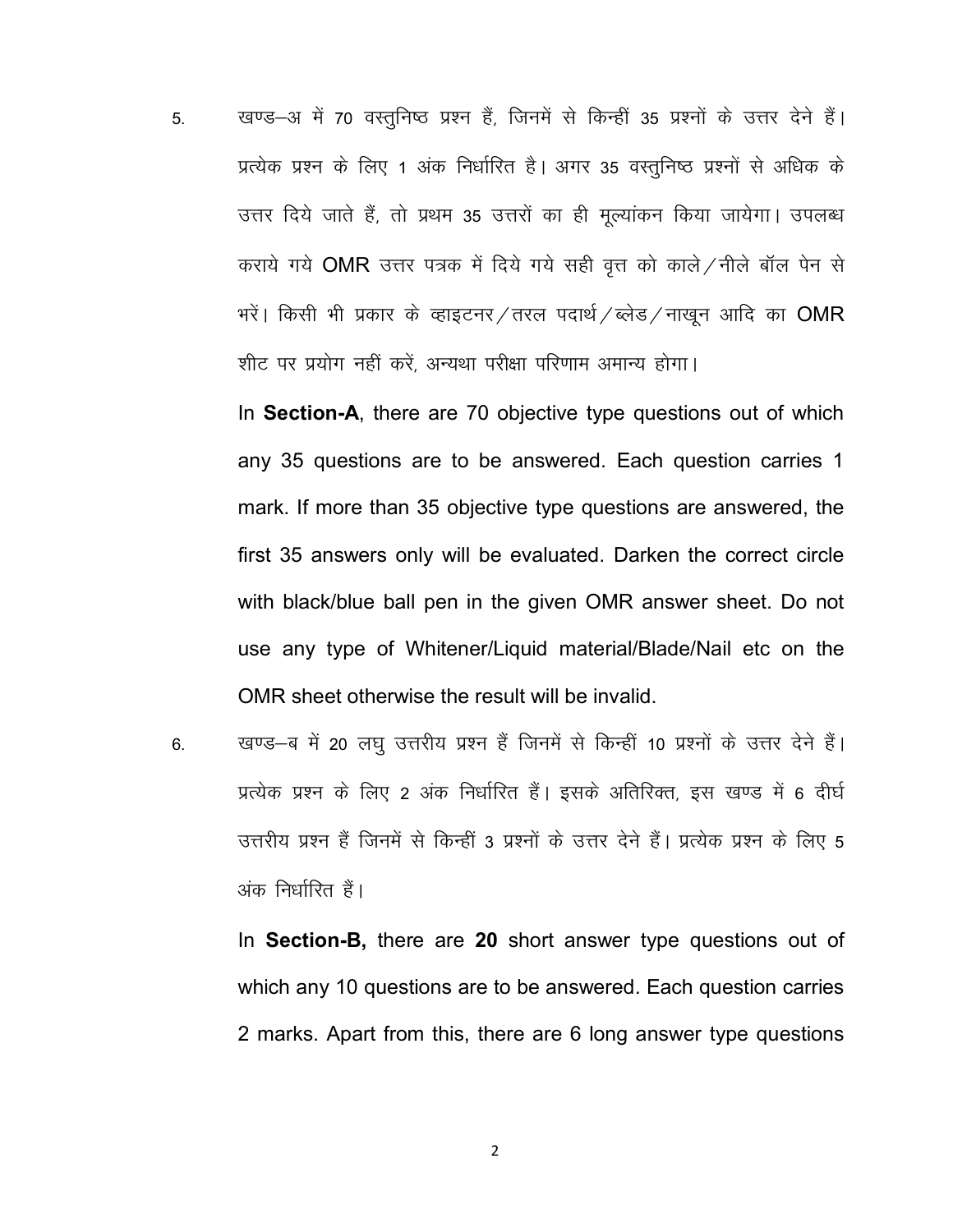out of which any 3 questions are to be answered. Each question carries 5 marks.

7. किसी प्रकार के इलेक्ट्रॉनिक उपकरणों का उपयोग पूर्णतया वर्जित है।

Use of any type of electronic appliances/devices is strictly prohibited.

### <u>खण्ड–अ / Section-A</u>

### <u>वस्तुनिष्ठ प्रश्न / Objective Type Questions</u>

संख्या 1 से 70 तक के प्रत्येक प्रश्न के लिये चार विकल्प हैं, जिनमें से सिर्फ एक सही है। अपने द्वारा चूने गए विकल्प को OMR-शीट पर चिह्नित करें। सिर्फ 35 प्रश्नों के उत्तर देने हैं।  $(35x1=35)$ 

Each question from Nos. 1 to 70 has four options out of which only one is correct. Mark your selected option on the OMR sheet. Only 35 questions are to be answered.  $(35x1=35)$ 

1. पहला आधुनिक सूती वस्त्र कारखाना कहाँ स्थापित किया गया था ?

| A. मुंबई                                            | B. पटना  |
|-----------------------------------------------------|----------|
| C. कानपुर                                           | D. गया   |
| Where was the first modern cotton mill established? |          |
| A. Mumbai                                           | B. Patna |
| C. Kanpur                                           | D. Gaya  |
|                                                     |          |

2. हल्दिया पोताश्रय है: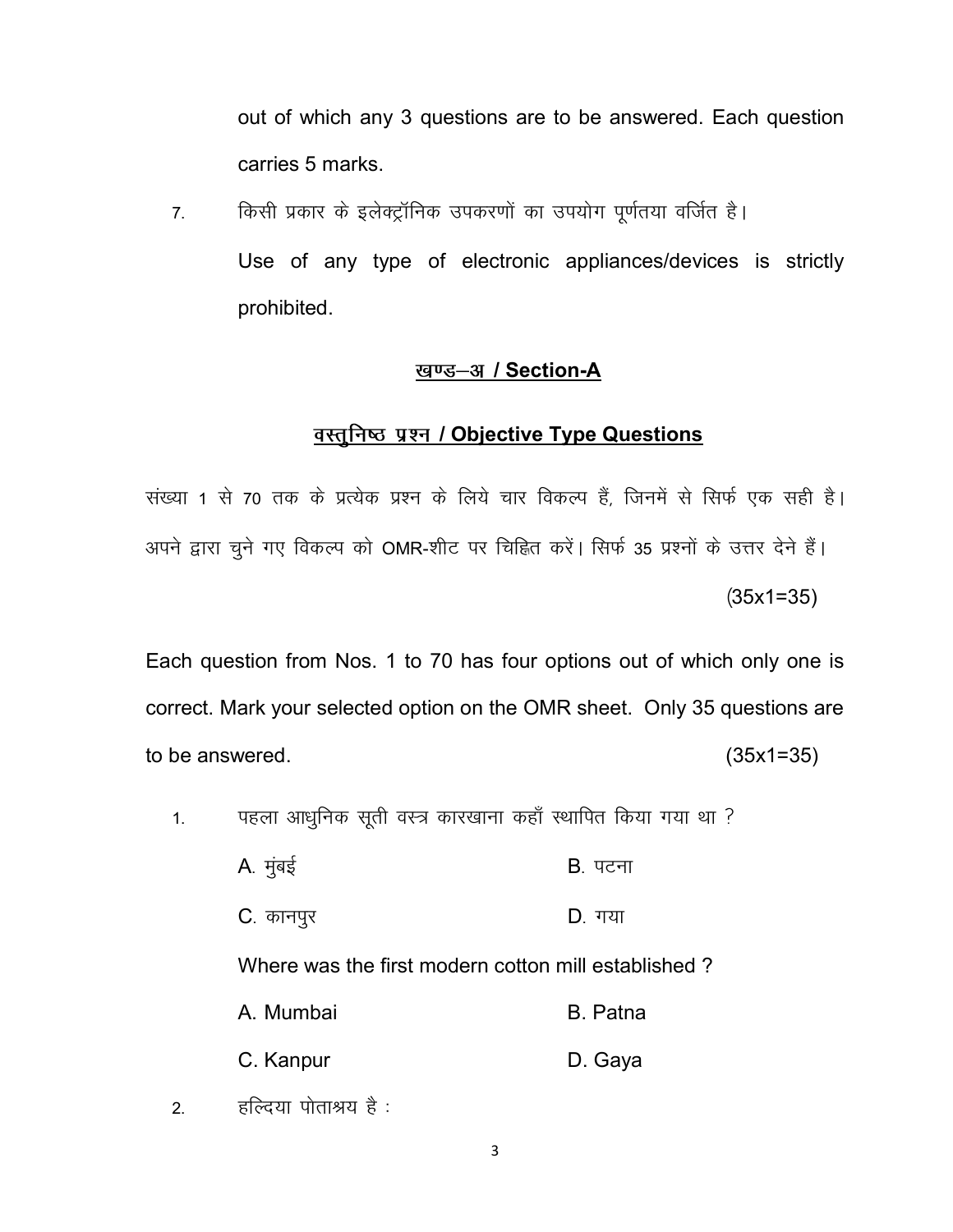|    | A ओडिशा में                           | B. कर्नाटक में       |
|----|---------------------------------------|----------------------|
|    | C. पश्चिम बंगाल में                   | D. केरल में          |
|    | Haldia harbour is in:                 |                      |
|    | A. Odisha                             | <b>B.</b> Karnataka  |
|    | C. West Bengal                        | D. Kerala            |
| 3. | मयूरभंज में कौन खनिज पाया जाता है ?   |                      |
|    | A. सोना                               | <b>B</b> . लौह अयस्क |
|    | C. कोयला                              | $D.$ ताँबा           |
|    | Which mineral is found in Mayurbhanj? |                      |
|    | A. Gold                               | B. Iron ore          |
|    | C. Coal                               | D. Copper            |
| 4. | मणिकरण है :                           |                      |
|    | A. पंजाब में                          | B. बिहार में         |
|    | C. हिमाचल प्रदेश में                  | D. उत्तर प्रदेश में  |
|    | Manikaran is in:                      |                      |
|    | A. Punjab                             | <b>B.</b> Bihar      |
|    | C. Himachal Pradesh                   | D. Uttar Pradesh     |
| 5. | पोर्ट सईद किस जलमार्ग पर स्थित है ?   |                      |
|    | <b>A</b> . पनामा नहर                  | B. उत्तर अटलांटिक    |
|    | C. कील नहर                            | D. स्वेज नहर         |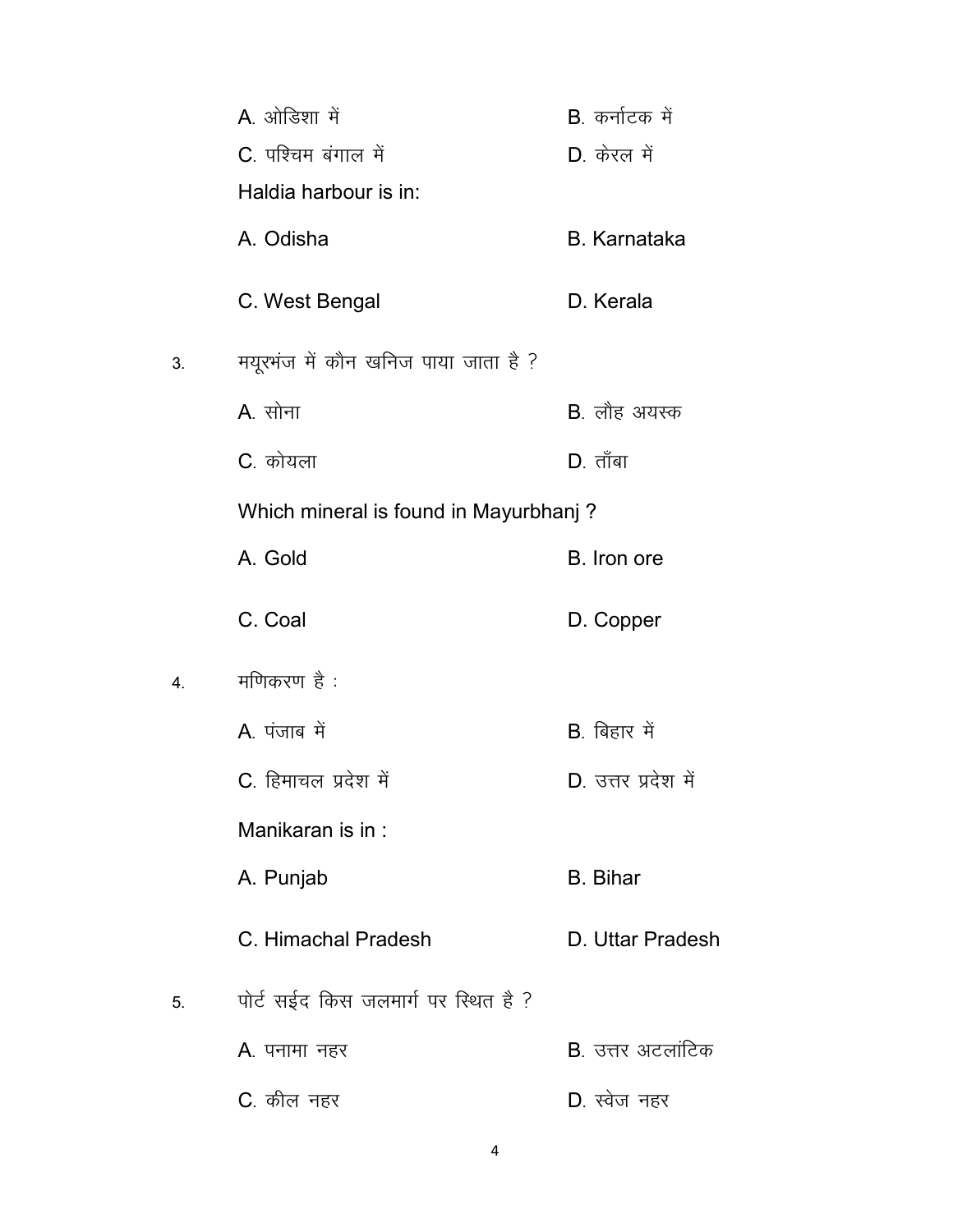|    | On which waterway port Said is situated?               |                          |  |
|----|--------------------------------------------------------|--------------------------|--|
|    | A. Panama Canal                                        | <b>B. North Atlantic</b> |  |
|    | C. Kiel                                                | D. Suez Canal            |  |
| 6. | इनमें कौन मानव भूगोल की उपशाखा नहीं है ?               |                          |  |
|    | A. सांस्कृतिक भूगोल                                    | B. परिवहन भूगोल          |  |
|    | C. आर्थिक भूगोल                                        | D. जलवायु विज्ञान        |  |
|    | Which of these is not a sub branch of Human geography? |                          |  |
|    | A. Cultural geography                                  | B. Transport geography   |  |
|    | C. Economic geography                                  | D. Climatology           |  |
| 7. | नरोरा नाभिकीय ऊर्जा परियोजना कहाँ है ?                 |                          |  |
|    | A. उत्तर प्रदेश                                        | B. बिहार                 |  |
|    | C. केरल                                                | D. त्रिपुरा              |  |
|    | Where is Narora atomic energy project?                 |                          |  |
|    | A. Uttar Pradesh                                       | <b>B.</b> Bihar          |  |
|    | C. Kerala                                              | D. Tripura               |  |
| 8. | कोंकण रेलवे पर रोहा स्टेशन किस राज्य में अवस्थित है ?  |                          |  |
|    | A. महाराष्ट्र                                          | B कर्नाटक                |  |
|    | C. राजस्थान                                            | $D.$ ओडिशा               |  |

In which state is Roha station situated on the Konkan railway ?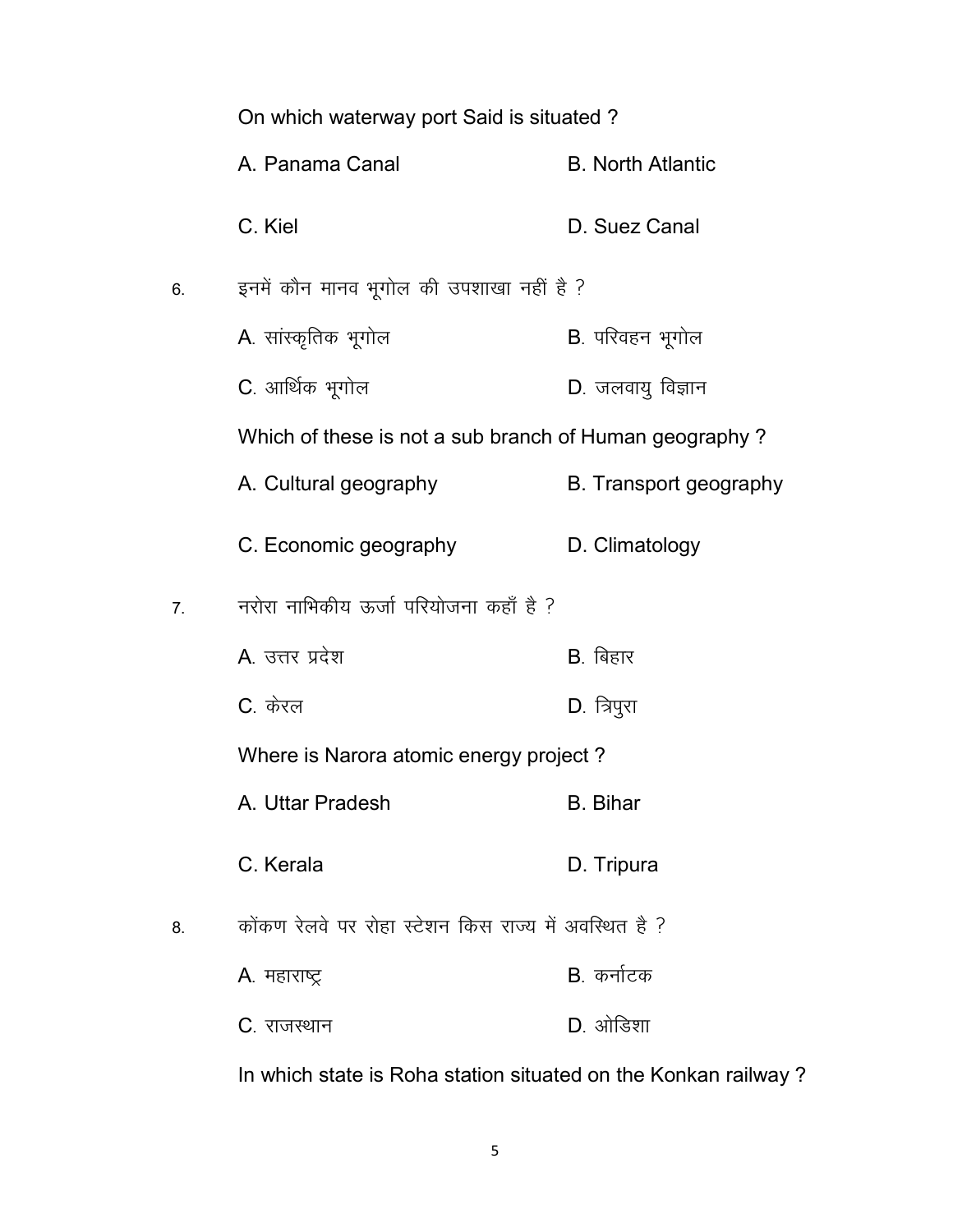|     | A. Maharashtra                                    | <b>B.</b> Karnataka    |
|-----|---------------------------------------------------|------------------------|
|     | C. Rajsthan                                       | D. Odisha              |
| 9.  | मीटर गेज रेल—पटरियों के बीच चौड़ाई होती है :      |                        |
|     | A 1.6 मीटर                                        | B. 0.7 मीटर            |
|     | C. 1.9 मीटर                                       | D. 1.0 मीटर            |
|     | The width between two metre gauge rail lines is : |                        |
|     | A. 1.6 metres                                     | <b>B.</b> 0.7 metre    |
|     | C. 1.9 metres                                     | $D. 1.0$ metre         |
| 10. | भिलाई इस्पात संयंत्र किस राज्य में अवस्थित है ?   |                        |
|     | A. मध्य प्रदेश                                    | B. छत्तीसगढ़           |
|     | C. मणिपुर                                         | $D_{\cdot}$ केरल       |
|     | In which state is Bhilai steel plant situated?    |                        |
|     | A. Madhya Pradesh                                 | <b>B.</b> Chhattisgarh |
|     | C. Manipur                                        | D. Kerala              |
| 11. | इनमें से कौन कृषि आधारित उद्योग है ?              |                        |
|     | A. चीनी                                           | B. सीमेंट              |
|     | C. इस्पात                                         | D. इनमें से कोई नहीं   |
|     | Which of these is an agro-based industry?         |                        |
|     | A. Sugar                                          | <b>B.</b> Cement       |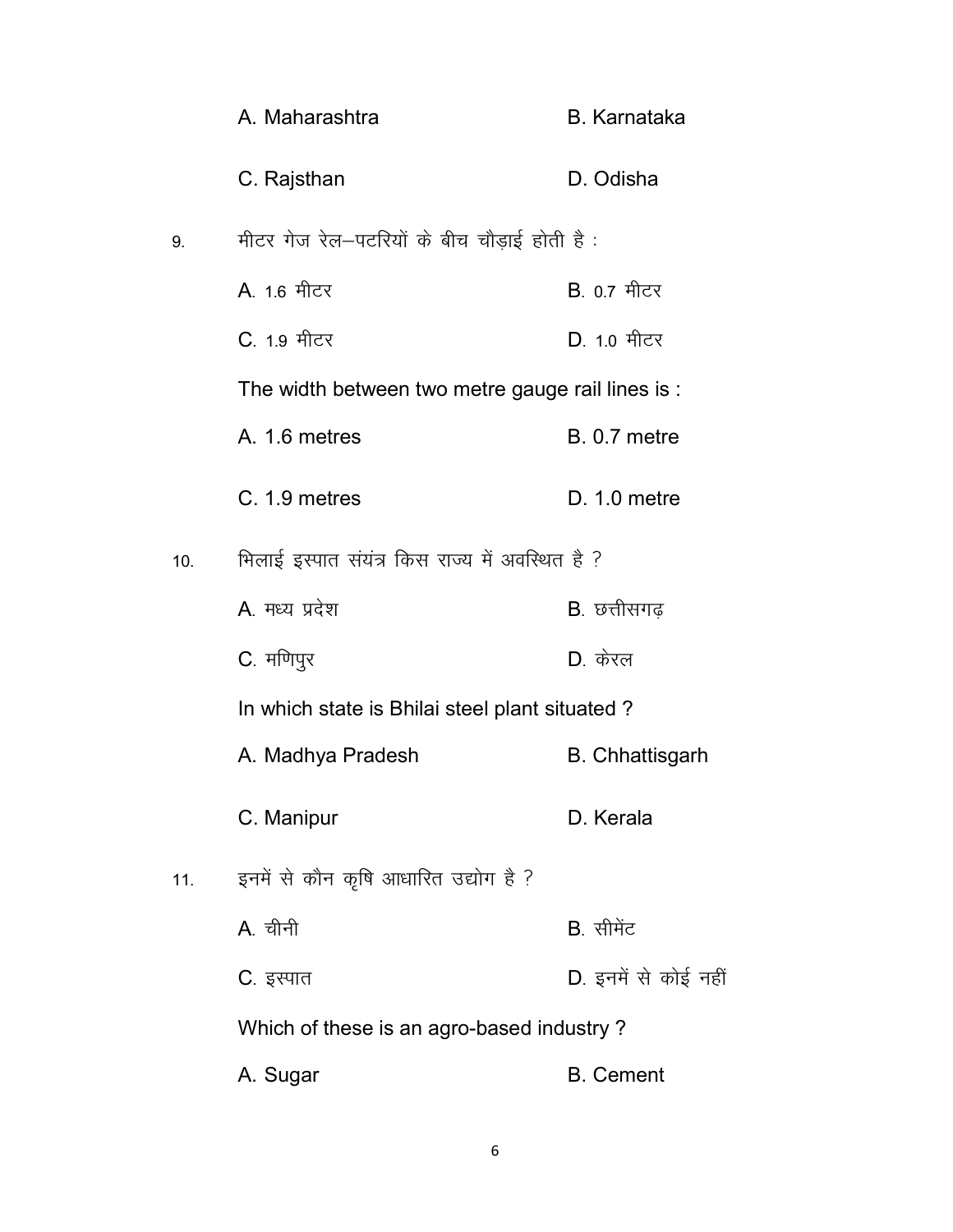|     | C. Steel                                                               | D. None of these          |
|-----|------------------------------------------------------------------------|---------------------------|
| 12. | जनांकिकीय संक्रमण की अंतिम अवस्था में क्या होता है ?                   |                           |
|     | A. जन्म दर एवं मृत्यु दर दोनों उच्च होती है।                           |                           |
|     | B. जन्म दर उच्च एवं मृत्यु दर निम्न होती है।                           |                           |
|     | C. जन्म दर निम्न एवं मृत्यु दर उच्च होती है।                           |                           |
|     | D. जन्म दर एवं मृत्यु दर दोनों निम्न होती है।                          |                           |
|     | What happens in the last stage of demographic transition?              |                           |
|     | A. Both birth rate and death rate are high.                            |                           |
|     | B. Birth rate is high and death rate is low.                           |                           |
|     | C. Birth rate is low and death rate is high                            |                           |
|     | D. Both birth rate and death rate are low.                             |                           |
| 13. | वह व्यक्ति जो एक वर्ष में 183 दिनों से कम दिन काम करता है, कहलाता है : |                           |
|     | A. मुख्य श्रमिक                                                        | <b>B</b> . सीमांत श्रमिक  |
|     | C किसान                                                                | D. इनमें से कोई नहीं      |
|     | The person who works less than 183 days in a year is called :          |                           |
|     | <b>B.</b> Main labour                                                  | <b>B.</b> Marginal labour |
|     | C. Farmer                                                              | D. None of these          |
| 14. | इनमें से कौन अपकर्ष कारक है ?                                          |                           |
|     | A. शहरीकरण                                                             | <b>B</b> . औद्योगीकरण     |

7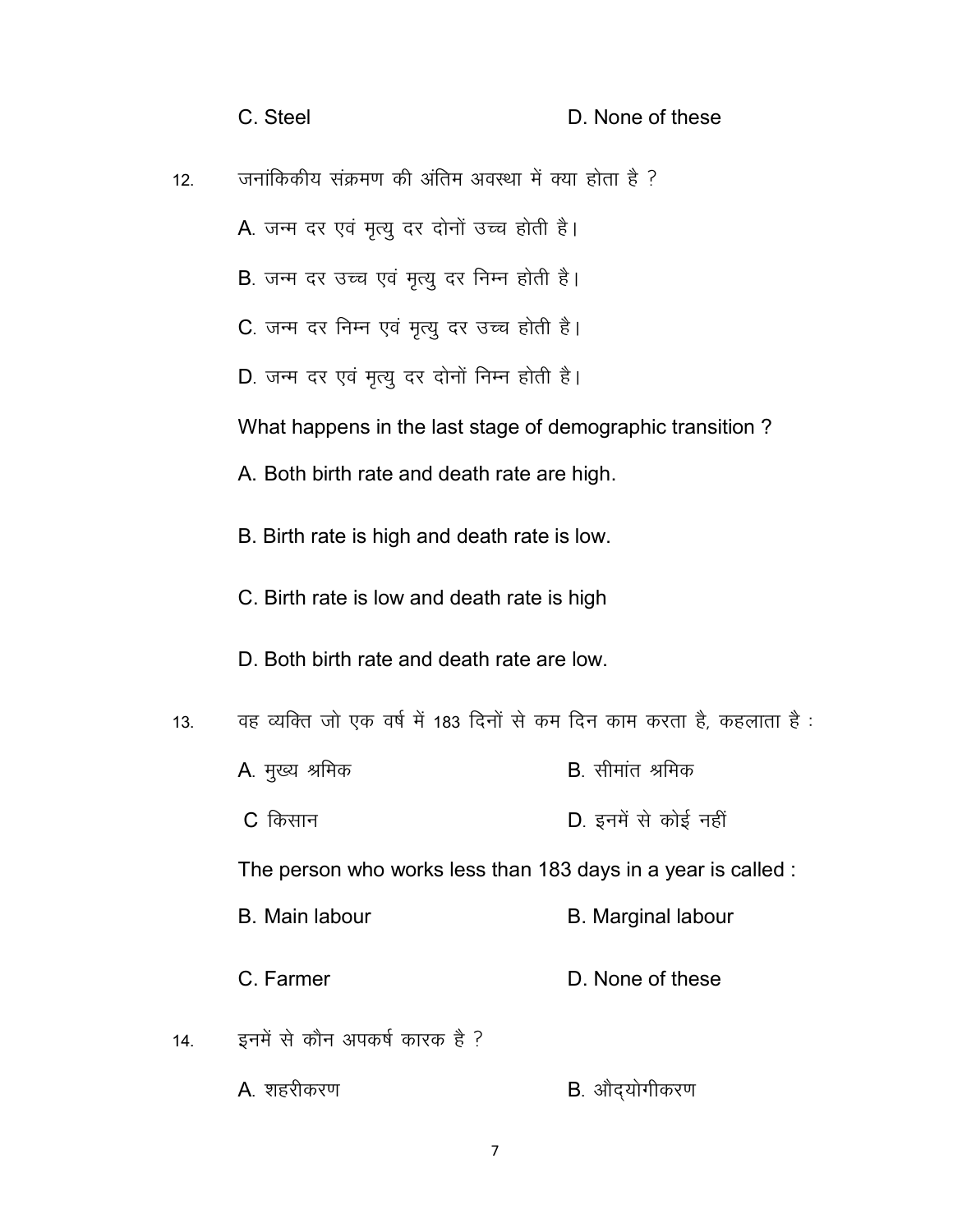|     | C. तृतीयक कार्यों की प्रमुखता                             | D. इनमें से सभी             |
|-----|-----------------------------------------------------------|-----------------------------|
|     | Which of these is a pull factor?                          |                             |
|     | A. Urbanisation                                           | <b>B.</b> Industrialisation |
|     | C. Dominance of tertiary activity D. All of these         |                             |
| 15. | मानव विकास सूचकांक का मान होता है :                       |                             |
|     | A. $0 - 0.5$                                              | $B. 5 - 10$                 |
|     | $C.90 - 100$                                              | $D. 0-1$                    |
|     | The value of Human Development Index is :                 |                             |
|     | $B. 0 - 0.5$                                              | $B. 5 - 10$                 |
|     | $C.90 - 100$                                              | $D. 0-1$                    |
| 16. | अंगूर की खेती को कहा जाता है :                            |                             |
|     | A. विटीकल्चर                                              | B. पिसीकल्चर                |
|     | C. सेरीकल्चर                                              | D. इनमें से कोई नहीं        |
|     | The farming of grapes is called :                         |                             |
|     | A. Viticulture                                            | <b>B.</b> Pisciculture      |
|     | C. Sericulture                                            | D. None of these            |
| 17. | सार्वजनिक क्षेत्र के उद्योगों पर किसका नियंत्रण होता है ? |                             |
|     | A. एक व्यक्ति                                             | <b>B</b> . संयुक्त कंपनी    |
|     | C. सरकार                                                  | D. इनमें से कोई नहीं        |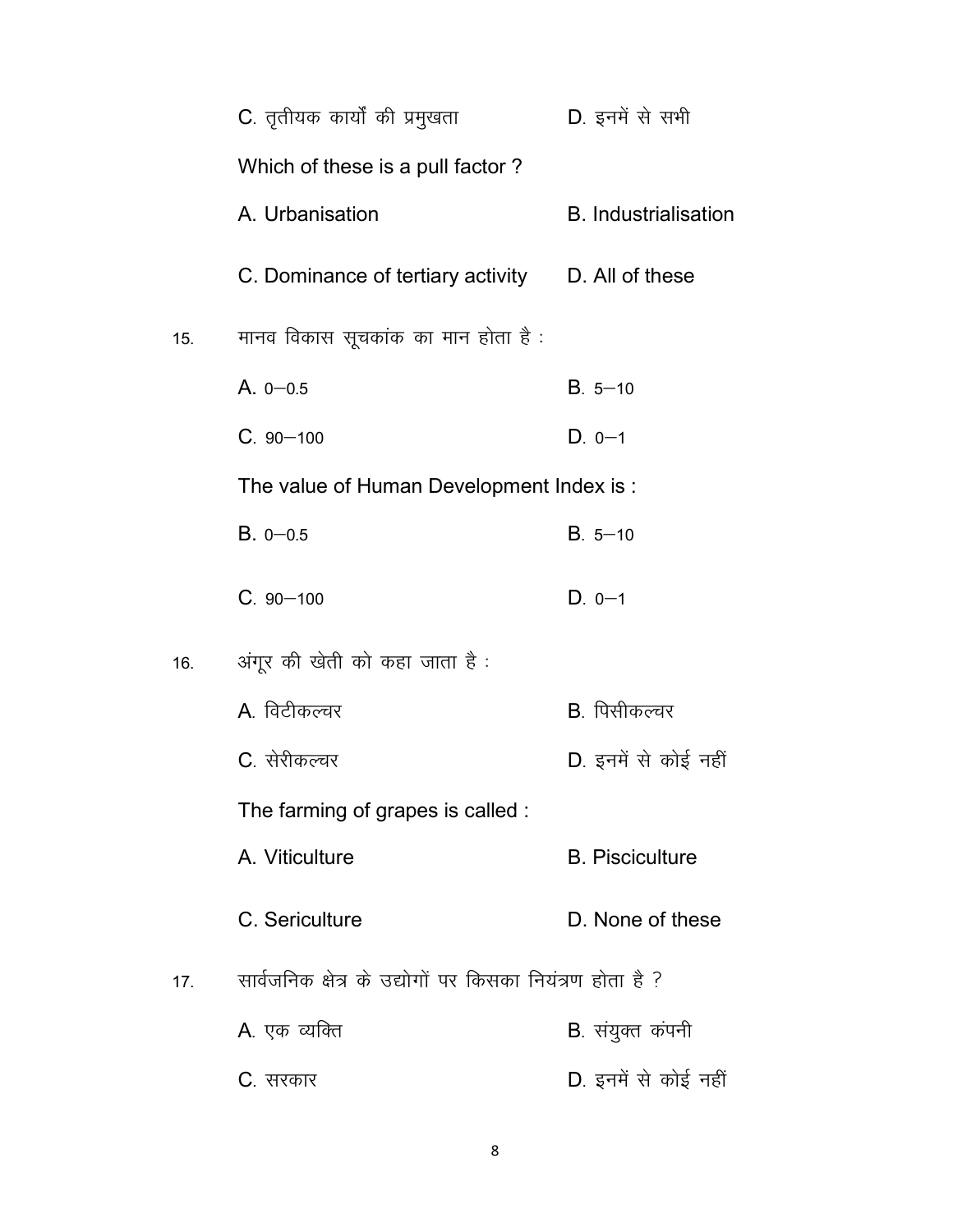|     | Who has control over public sector industries? |                                  |  |
|-----|------------------------------------------------|----------------------------------|--|
|     | A. A person                                    | B. Joint company                 |  |
|     | C. Government                                  | D. None of these                 |  |
| 18. | टोकियो औद्योगिक केन्द्र है:                    |                                  |  |
|     | A रूस में                                      | B. जापान में                     |  |
|     | C. ऑस्ट्रेलिया में                             | D. इनमें से कोई नहीं             |  |
|     | Tokyo industrial centre is in :                |                                  |  |
|     | A. Russia                                      | B. Japan                         |  |
|     | C. Australia                                   | D. None of these                 |  |
| 19. | स्वर्ण कॉलर सम्बन्धित है :                     |                                  |  |
|     | A. पंचम क्रियाकलाप से                          | <b>B</b> . चतुर्थक क्रियाकलाप से |  |
|     | C. तृतीयक क्रियाकलाप से                        | D. द्वितीयक क्रियाकलाप से        |  |
|     | Gold collar is associated with:                |                                  |  |
|     | A. Quinary activity                            | <b>B.</b> Quaternary activity    |  |
|     | C. Tertiary activity                           | D. Secondary activity            |  |
| 20. | लंदन किस महादेश में अवस्थित है ?               |                                  |  |
|     | A. एशिया                                       | B. अफ्रीका                       |  |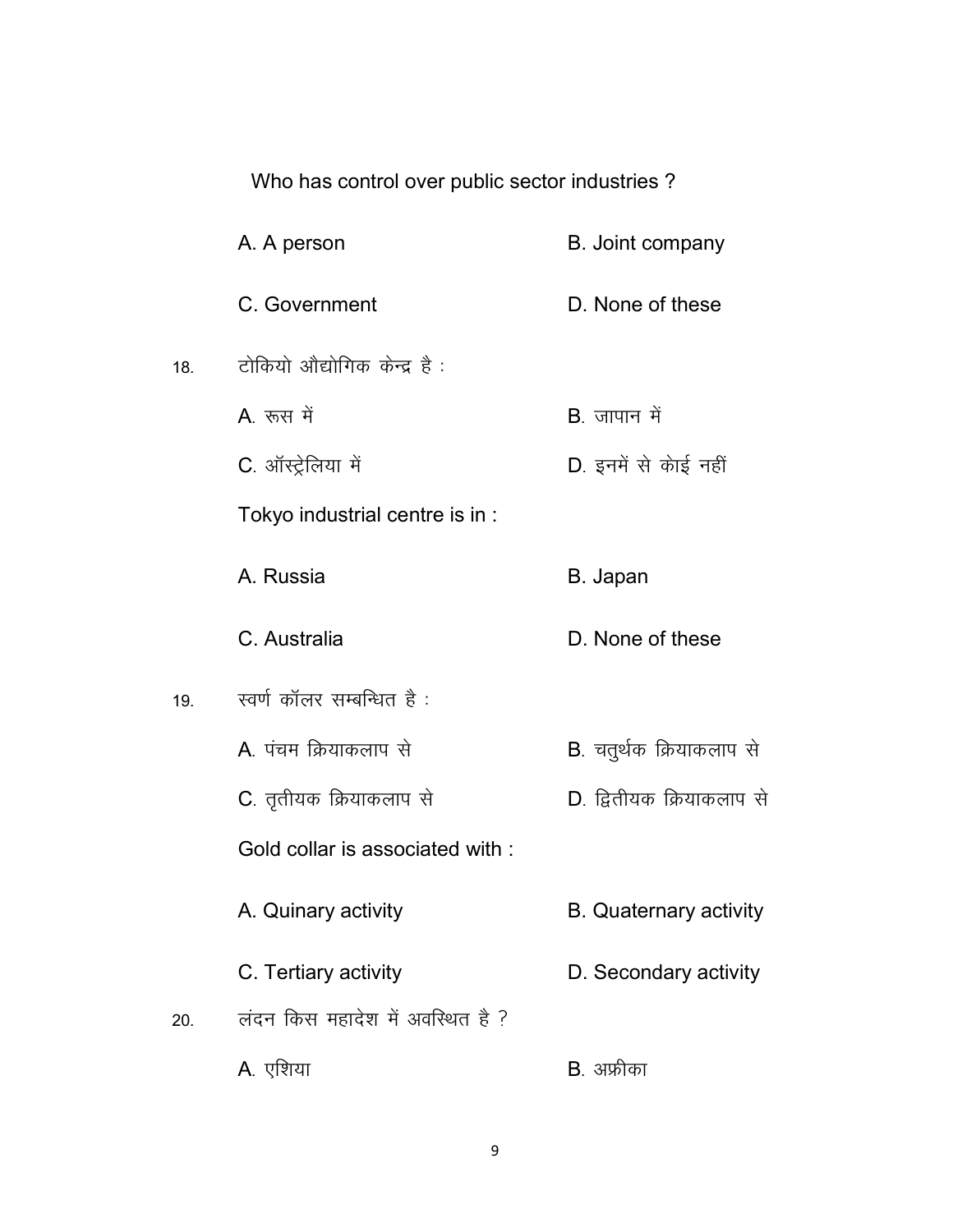|     | C. ऑस्ट्रेलिया                              | D. यूरोप           |  |
|-----|---------------------------------------------|--------------------|--|
|     | In which continent is London located?       |                    |  |
|     | A. Asia                                     | <b>B.</b> Africa   |  |
|     | C. Australia                                | D. Europe          |  |
| 21. | वेस्टफेलिया किस देश में स्थित है ?          |                    |  |
|     | <b>A</b> . जापान                            | <b>B</b> . भारत    |  |
|     | C जर्मनी                                    | $D.$ स्पेन         |  |
|     | In which country is Westphalia situated?    |                    |  |
|     | A. Japan                                    | B. India           |  |
|     | C. Germany                                  | D. Spain           |  |
| 22. | ओरिएंट एक्सप्रेस रेलमार्ग है :              |                    |  |
|     | A. यूरोप में                                | B. एशिया में       |  |
|     | C. उत्तरी अमेरिका में                       | D. ऑस्ट्रेलिया में |  |
|     | Orient Express railway is in :              |                    |  |
|     | A. Europe                                   | B. Asia            |  |
|     | C. North America                            | D. Australia       |  |
| 23. | निम्नलिखित में कौन परिवहन का साधन नहीं है ? |                    |  |
|     | A. पाइपलाइन                                 | $B.$ नहर           |  |
|     | C. उपग्रह                                   | D. राजमार्ग        |  |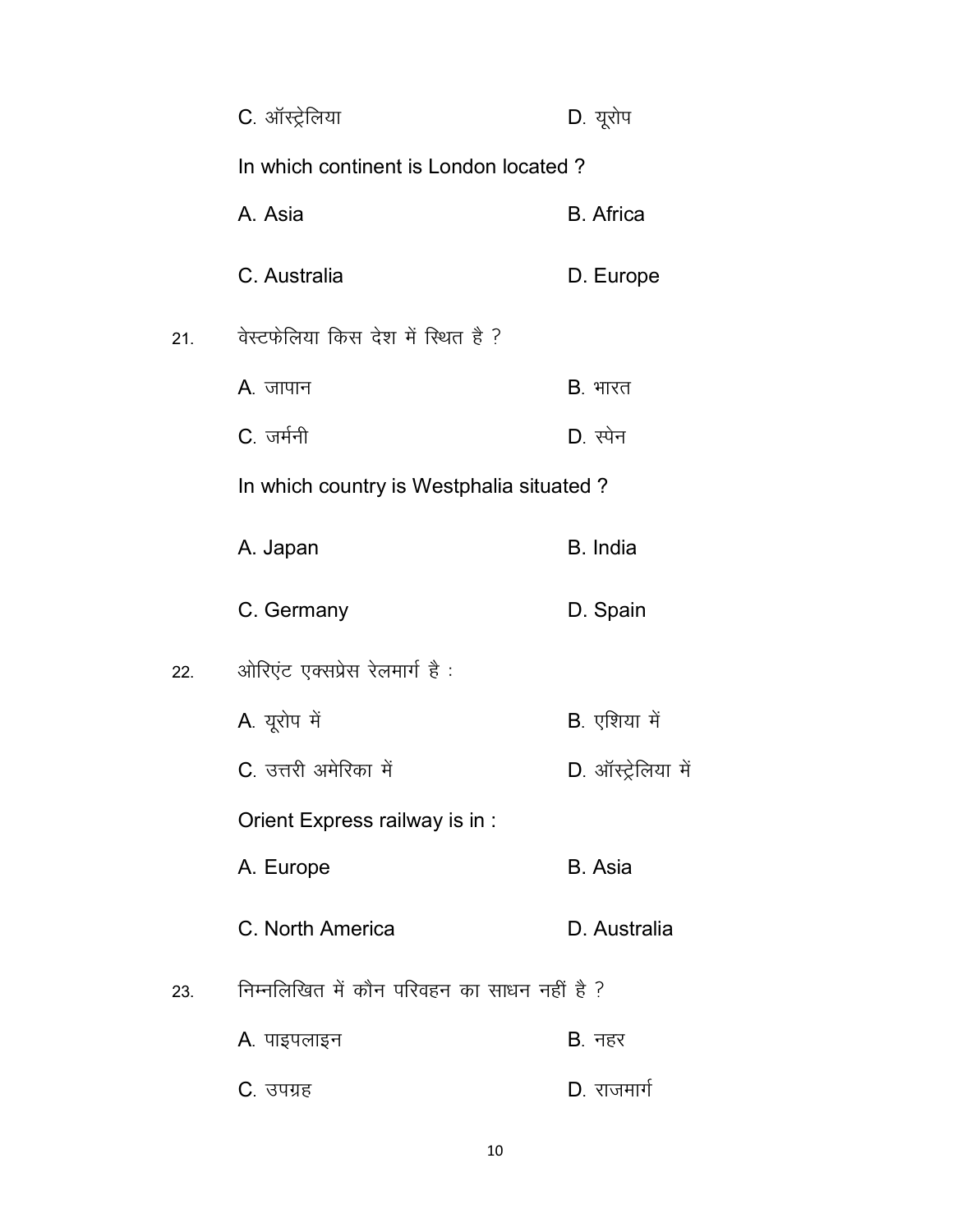|     | Which of the following is not a means of transport?       |                        |
|-----|-----------------------------------------------------------|------------------------|
|     | A. Pipeline                                               | <b>B.</b> Canal        |
|     | C. Satellite                                              | D. Highway             |
| 24. | नम बिंदु बस्ती किस क्षेत्र की विशेषता है ?                |                        |
|     | A. मरूस्थलीय क्षेत्र                                      | B. मैदानी क्षेत्र      |
|     | C. बर्फीला क्षेत्र                                        | D. पठारी क्षेत्र       |
|     | Wet point settlement is a characteristic of which region? |                        |
|     | A. Desert region                                          | <b>B.</b> Plain region |
|     | C. Snowy region                                           | D. Plateau region      |
| 25. | किस भाषा परिवार की जनसंख्या सबसे अधिक है ?                |                        |
|     | A. द्रविड़                                                | B. भारतीय-यूरोपीय      |
|     | C. आस्ट्रिक                                               | D. इनमें से कोई नहीं   |
|     | Which linguistic family has the largest population?       |                        |
|     | A. Dravid                                                 | B. Indo-European       |
|     | C. Austric                                                | D. None of these       |
| 26. | भाखड़ा-नांगल परियोजना अवस्थित है:                         |                        |
|     | A सतलज नदी पर                                             | $B$ ब्यास नदी पर       |
|     | C. गंगा नदी पर                                            | D. नर्मदा नदी पर       |
|     |                                                           |                        |

Bhakra Nangal project is located on :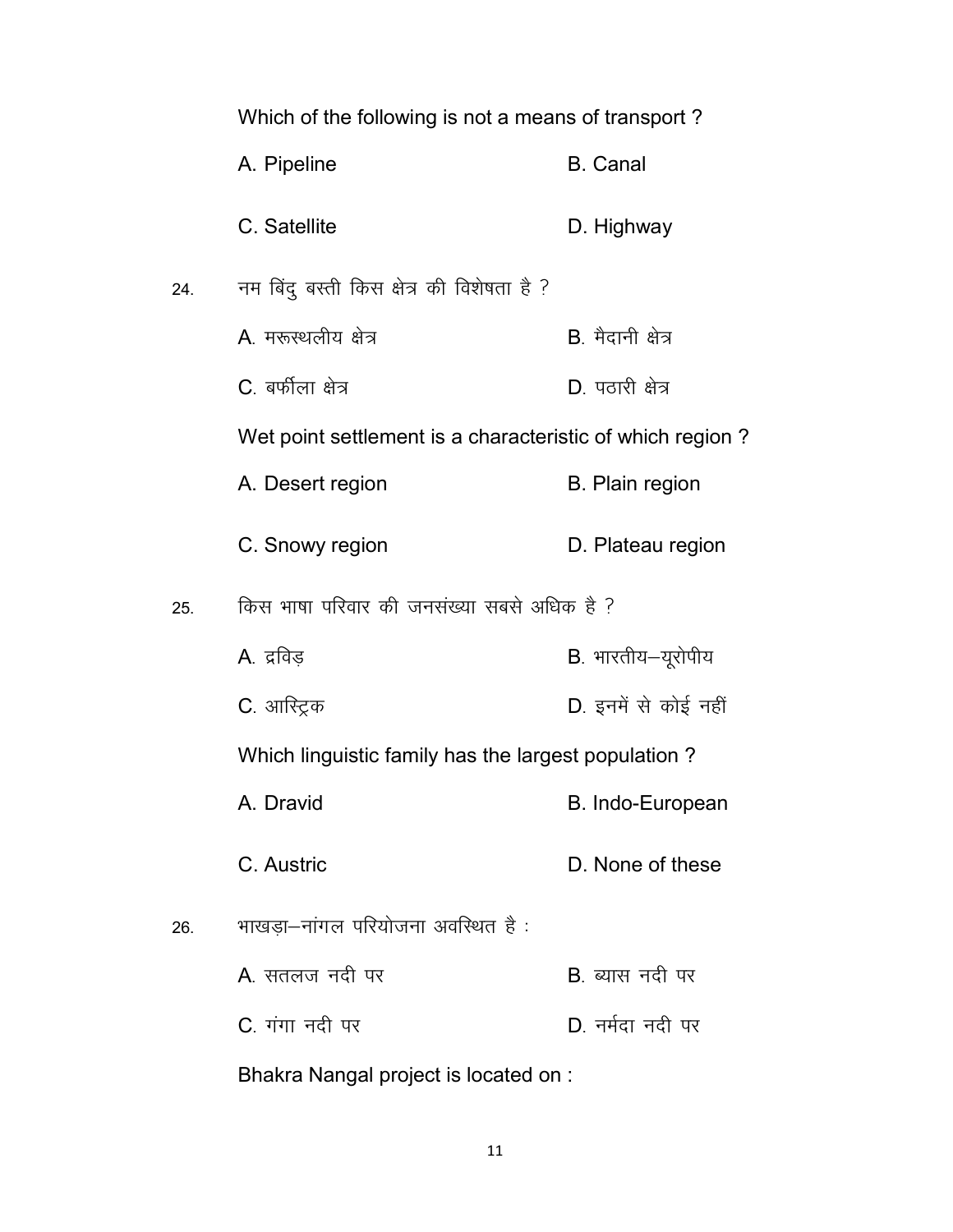|     | A. Sutlej river                                    | <b>B.</b> Beas river |
|-----|----------------------------------------------------|----------------------|
|     | C. Ganga river                                     | D. Narmada river     |
| 27. | गोदावरी बेसिन कहाँ है ?                            |                      |
|     | A. उत्तर भारत में                                  | B. पूर्वी भारत में   |
|     | C. दक्षिण भारत में                                 | D. पश्चिमी भारत में  |
|     | Where is Godavari basin?                           |                      |
|     | A. In north India                                  | B. In eastern India  |
|     | C. In south India                                  | D. In western India  |
| 28. | इनमें से कौन खनन नगर नहीं है ?                     |                      |
|     | A. खेतड़ी                                          | B. धनबाद             |
|     | C. कोडरमा                                          | D. पटना              |
|     | Which of these is not a mining town?               |                      |
|     | A. Khetri                                          | <b>B.</b> Dhanbad    |
|     | C. Koderma                                         | D. Patna             |
| 29. | झील के सहारे किस प्रतिरूप का अधिवास पाया जाता है ? |                      |
|     | A. रेखीय                                           | <b>B</b> . वृत्ताकार |
|     | C. चौक पट्टी                                       | D. इनमें से कोई नहीं |
|     | Which pattern of settlement is found along lake?   |                      |
|     | A. Linear                                          | <b>B.</b> Circular   |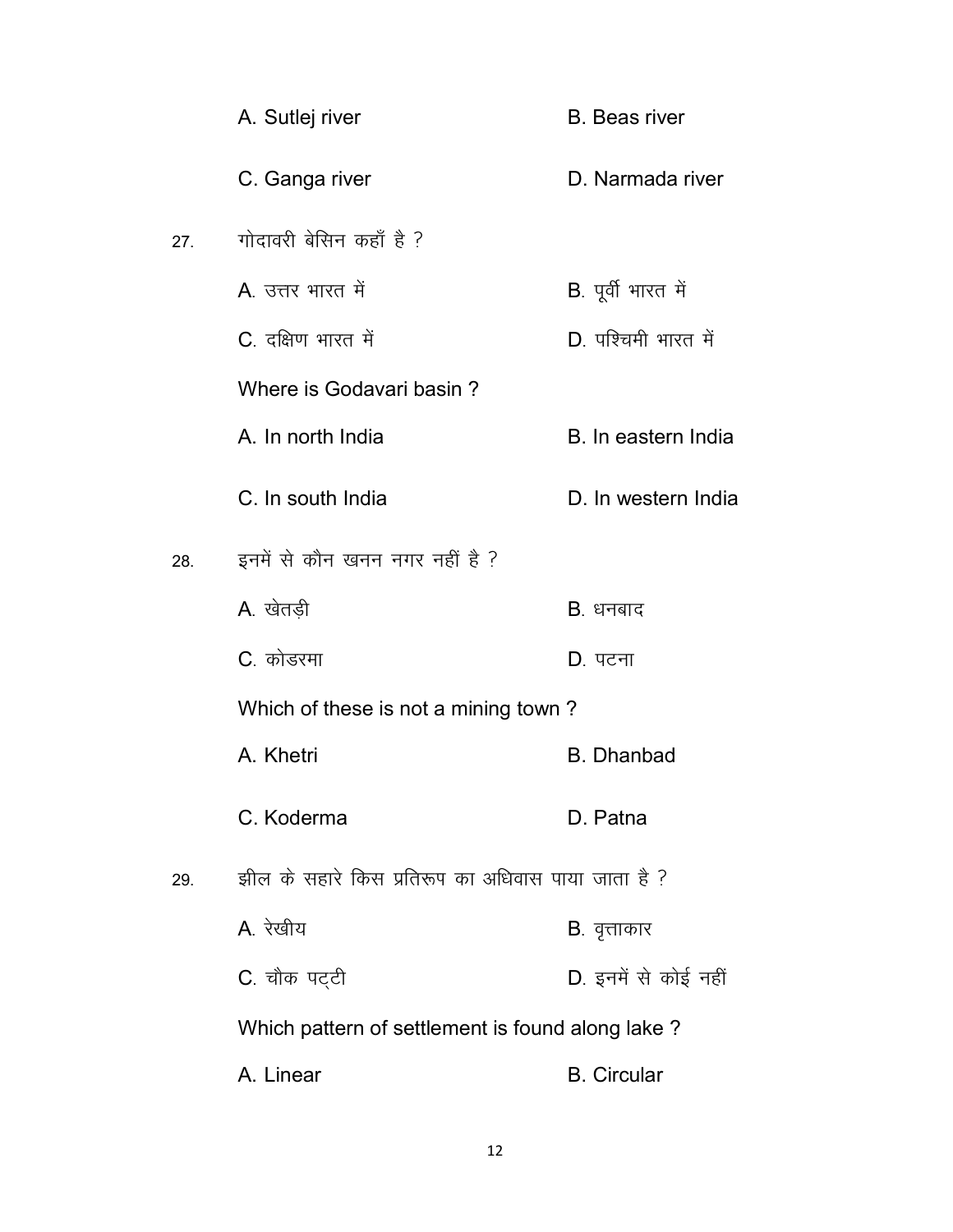|     | C. Checkerboard                                      | D. None of these     |
|-----|------------------------------------------------------|----------------------|
| 30. | पहाडियों पर कौन अधिवासीय प्रतिरूप पाया जाता है ?     |                      |
|     | A रेखीय                                              | B. सीढ़ीनुमा         |
|     | <b>C</b> . वृत्ताकार                                 | D. इनमें से कोई नहीं |
|     | Which pattern of settlement is found on hills?       |                      |
|     | A. Linear                                            | <b>B.</b> Terraced   |
|     | C. Circular                                          | D. None of these     |
| 31. | भारत में वर्ग—1 के शहर⁄नगर की जनसंख्या होती है :     |                      |
|     | A. 1 लाख से अधिक                                     | B. 10 लाख से अधिक    |
|     | C. 20 हजार से कम                                     | D. इनमें से कोई नहीं |
|     | The population of category-1 town/city in India is : |                      |
|     | A. More than 1 lac                                   | B. More than 10 lacs |
|     | C. Less than 20 thousand                             | D. None of these     |
| 32. | कालका, एक प्रसिद्ध परिवहन शहर है :                   |                      |
|     | A पंजाब में                                          | B. हरियाणा में       |
|     | C. उत्तराखंड में                                     | D. इनमें से कोई नहीं |
|     | Kalka, a famous transport town is in :               |                      |
|     | B. Punjab                                            | B. Haryana           |
|     | C. Uttarakhand                                       | D. None of these     |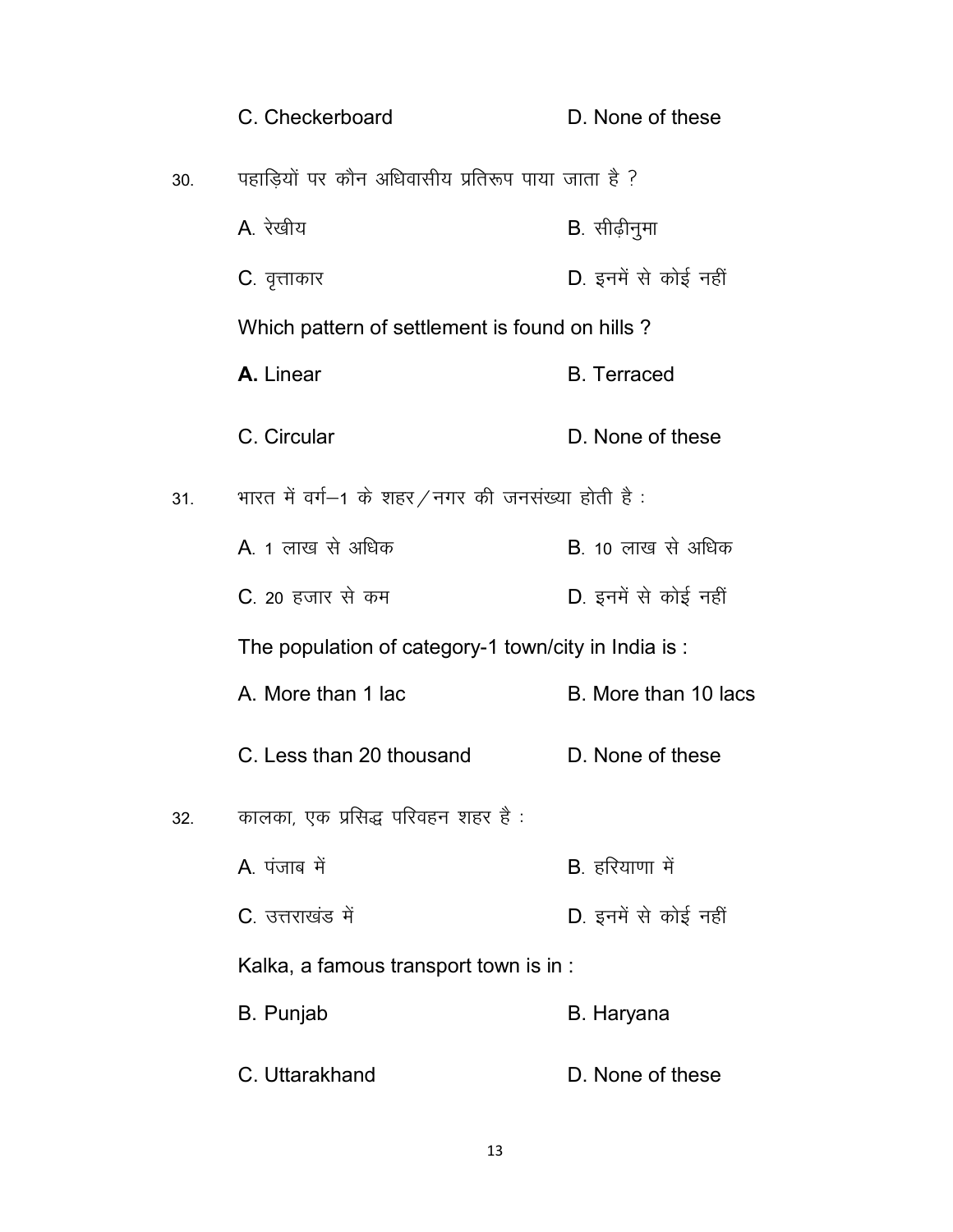| 33. | इनमें से कौन एक प्राचीन नगर है ?          |                      |
|-----|-------------------------------------------|----------------------|
|     | A. नालंदा                                 | B. चंडीगढ़           |
|     | C. बरौनी                                  | D. इनमें से कोई नहीं |
|     | Which of these is an ancient city?        |                      |
|     | A. Nalanda                                | <b>B.</b> Chandigarh |
|     | C. Barauni                                | D. None of these     |
| 34. | इनमें से कौन शुष्क कृषि से सम्बन्धित है ? |                      |
|     | A. धान                                    | <b>B</b> . बाजरा     |
|     | C. गन्ना                                  | D. इनमें से कोई नहीं |
|     | Which of these is related to dry farming? |                      |
|     | A. Paddy                                  | B. Bajra             |
|     | C. Sugarcane                              | D. None of these     |
| 35. | ऑपरेशन फ्लड सम्बन्धित है:                 |                      |
|     | A. गेहूँ से                               | <b>B</b> . नारियल से |
|     | C. कपास से                                | D. दूध से            |
|     | Operation flood is associated with :      |                      |
|     | A. Wheat                                  | <b>B.</b> Coconut    |
|     | C. Cotton                                 | D. Milk              |

 $36.$  भारत में सिंचाई का साधन है :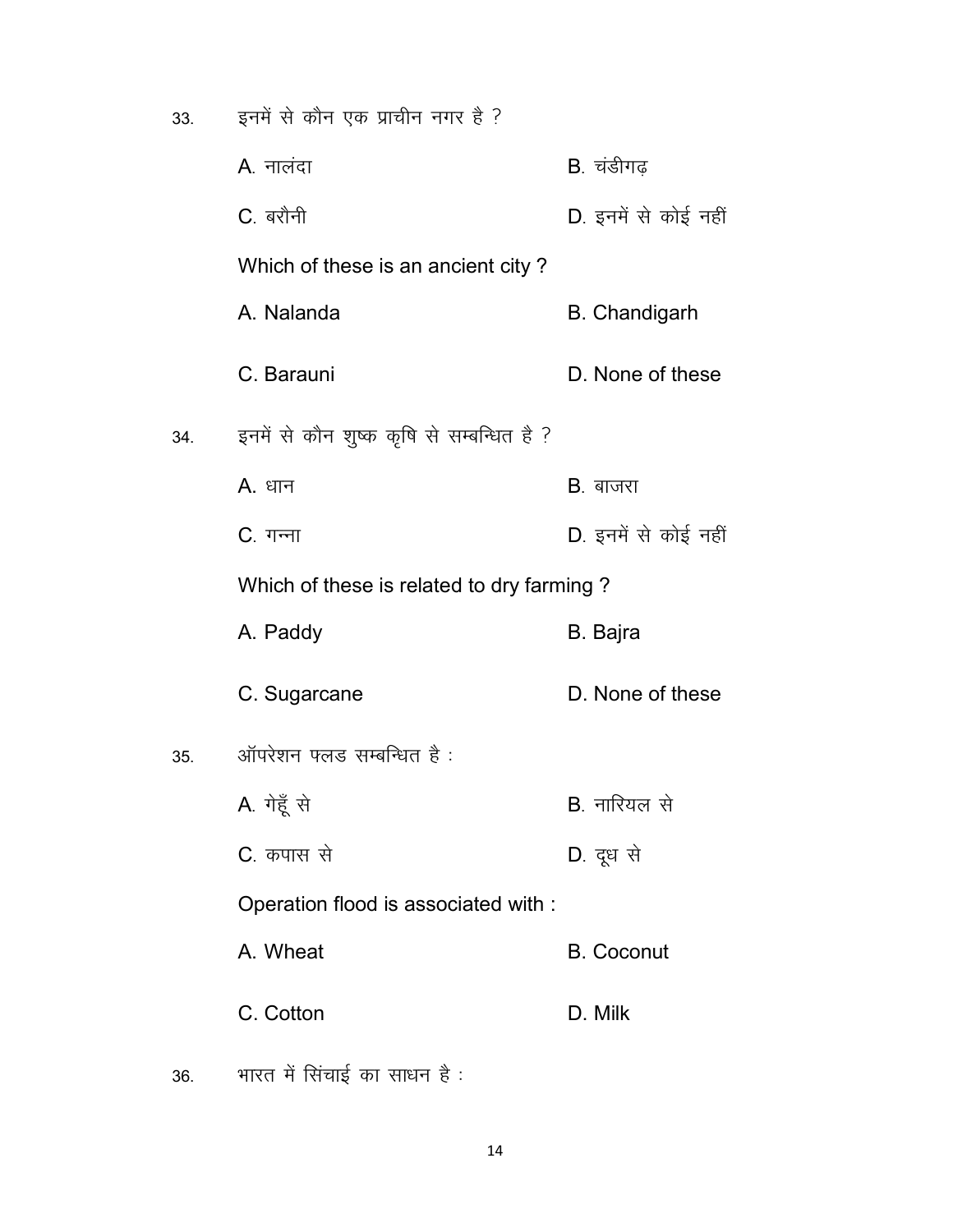|     | A. तालाब                                             | B. कुऑं                |
|-----|------------------------------------------------------|------------------------|
|     | C. नहर                                               | D. उपर्युक्त सभी       |
|     | The means of irrigation in India is :                |                        |
|     | A. Tank                                              | <b>B.</b> Well         |
|     | C. Canal                                             | D. All of the above    |
| 37. | भारत में जल संसाधनों से सम्बन्धित समस्या है:         |                        |
|     | A. वितरण                                             | <b>B</b> . उपलब्धता    |
|     | C. गुणवत्ता                                          | D. उपर्युक्त सभी       |
|     | The problem related to water resources in India is : |                        |
|     | A. Distribution                                      | <b>B.</b> Availability |
|     | C. Quality                                           | D. All of the above    |
| 38. | लौह अयस्क के मुख्य क्षेत्र हैं :                     |                        |
|     | A. झारखंड में                                        | B. बिहार में           |
|     | C. मणिपुर में                                        | D. कर्नाटक में         |
|     | The main regions of iron ore are in :                |                        |
|     | A. Jharkhand                                         | <b>B.</b> Bihar        |
|     | C. Manipur                                           | D. Karnataka           |
| 39. | मोनाजाइट पाया जाता है :                              |                        |
|     | A. केरल में                                          | B. बिहार में           |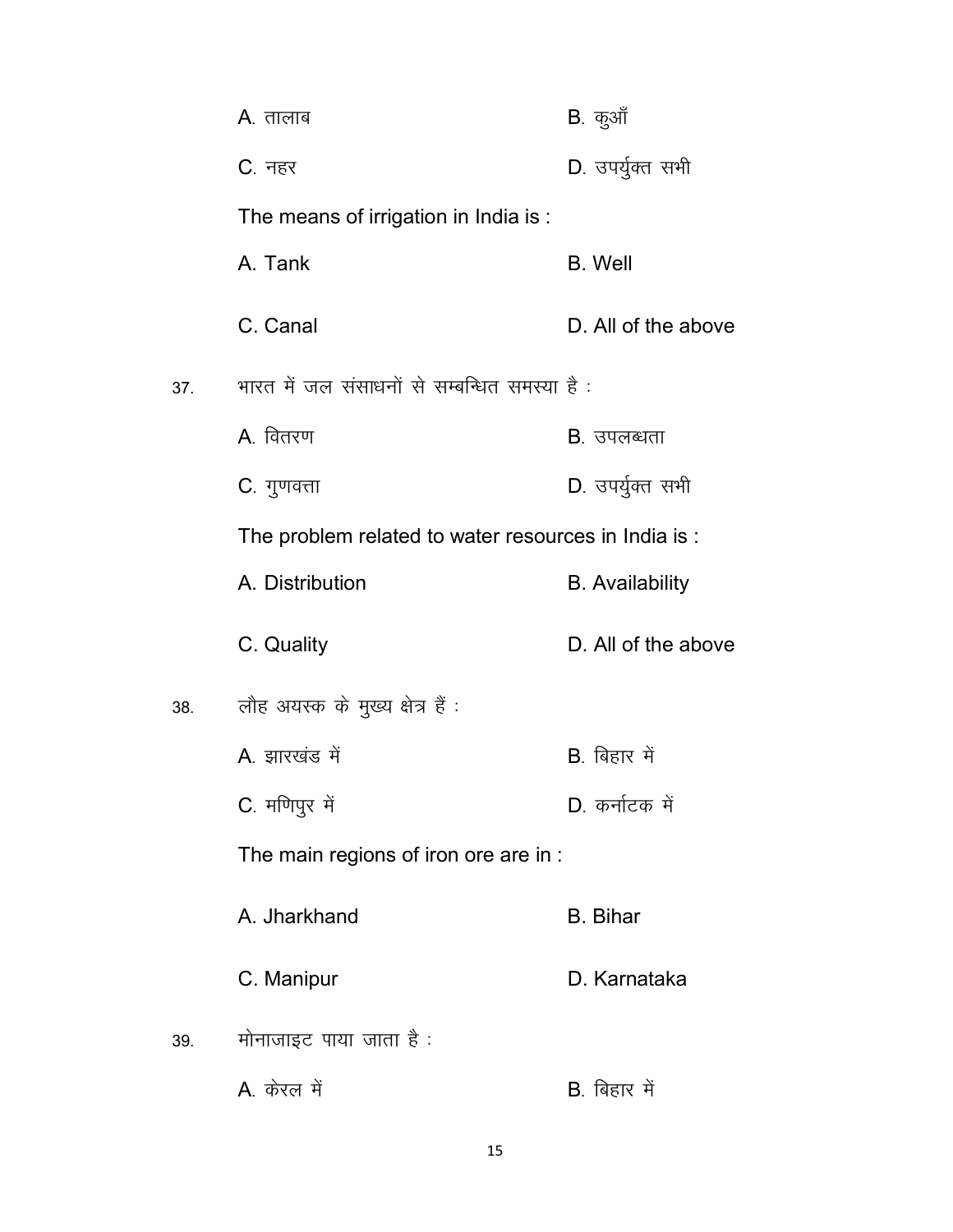|     | C. असम में             | D. उपर्युक्त सभी        |
|-----|------------------------|-------------------------|
|     | Monazite is found in : |                         |
|     | A. Kerala              | <b>B.</b> Bihar         |
|     | C. Assam               | D. All of the above     |
| 40. | लाम्बा सम्बन्धित है :  |                         |
|     | A पवन ऊर्जा से         | <b>B</b> . सौर ऊर्जा से |
|     | C. भूतापीय ऊर्जा से    | D. उपर्युक्त सभी        |
|     | Lamba is related to:   |                         |
|     | A. Wind energy         | <b>B.</b> Solar energy  |
|     | C. Geothermal energy   | D. All of the above     |
| 41. | कोयला मिलता है :       |                         |
|     | A. झरिया में           | B. कोलार में            |
|     | C. गुआ में             | D. खेतड़ी में           |
|     | Coal is found in:      |                         |
|     | A. Jharia              | <b>B.</b> Kolar         |
|     | C. Gua                 | D. Khetri               |
| 42. | जनसंचार का माध्यम है:  |                         |
|     | A. टेलीविजन            | <b>B</b> . समाचार पत्र  |
|     | C. रेडियो              | D. उपर्युक्त सभी        |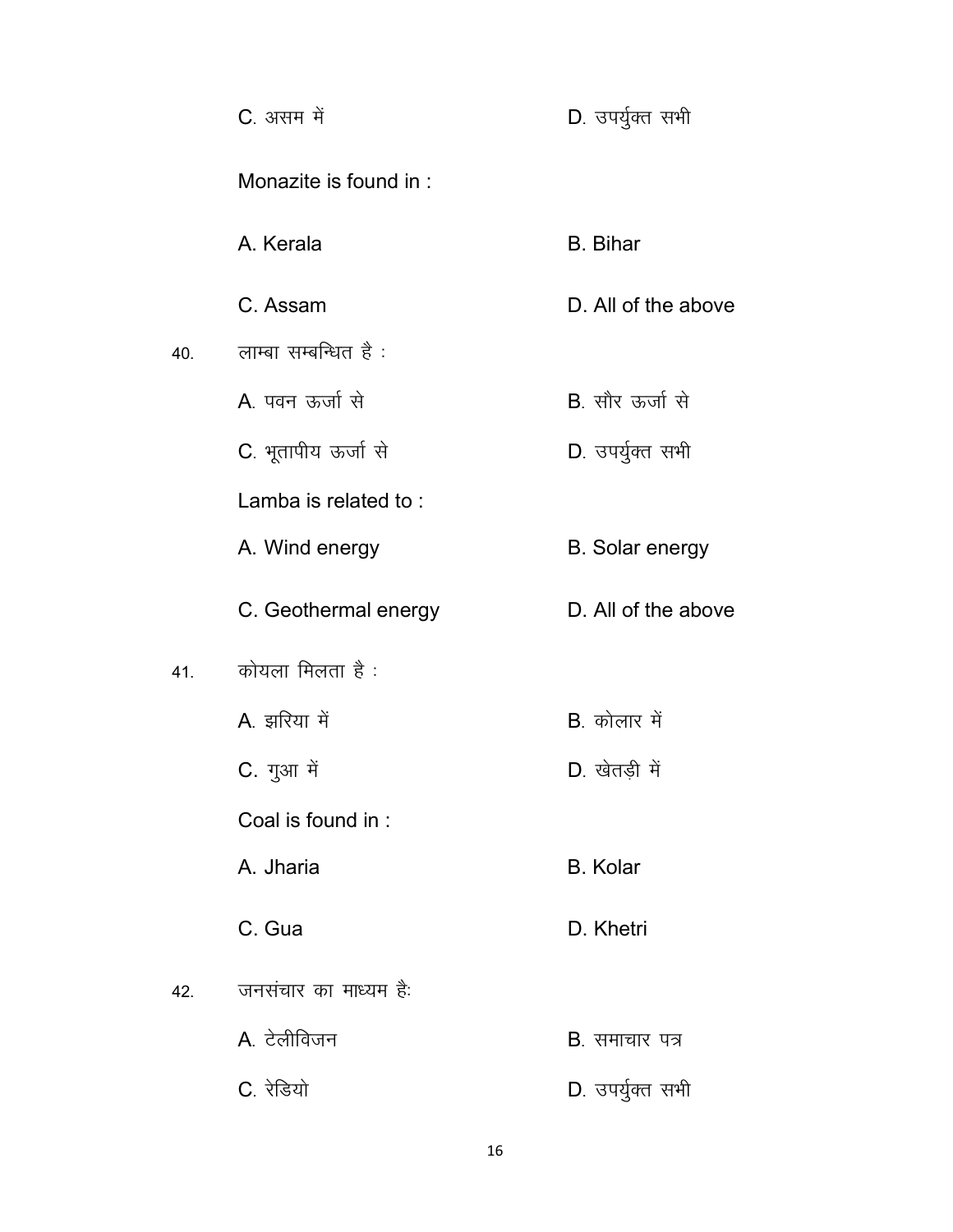Medium of public communication is :

|     | A. Television                                                    | <b>B.</b> Newspaper   |
|-----|------------------------------------------------------------------|-----------------------|
|     | C. Radio                                                         | D. All of the above   |
| 43. | इनमें से कौन सामाजिक भूगोल की उप–शाखा है ?                       |                       |
|     | A. चिकित्सा भूगोल                                                | B. सैन्य भूगोल        |
|     | C. संसाधन भूगोल                                                  | D. इनमें से कोई नहीं  |
|     | Which of these is a sub-branch of Social Geography?              |                       |
|     | A. Medical geography                                             | B. Military geography |
|     | C. Resource geography                                            | D. None of these      |
| 44. | स्थानिक संगठन भौगोलिक अध्ययन का उपागम रहा है:                    |                       |
|     | A. 1990 के बाद                                                   | B. 1950-1960          |
|     | $C. 1930 - 1940$                                                 | D. 1930 से पहले       |
|     | Spatial organisation has been an approach to geographical study: |                       |
|     | A. After 1990                                                    | B. 1950-1960          |
|     | C. 1930-1940                                                     | D. Before 1930        |
| 45. | विश्व की जनसंख्या किस वर्ष सात बिलियन हो गई ?                    |                       |
|     | A. 2020                                                          | B. 2018               |
|     | C. 2011                                                          | D. 1975               |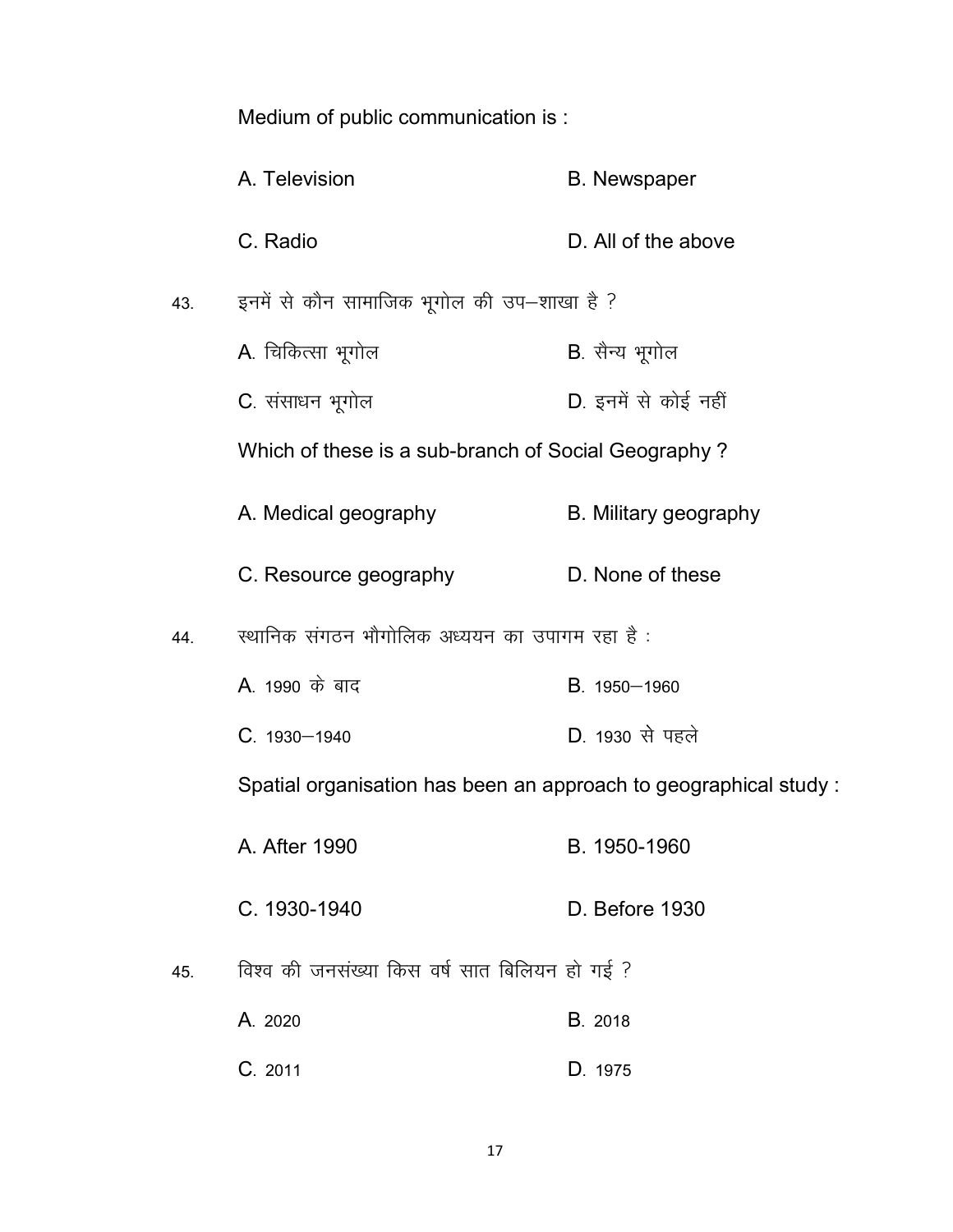In which year population of the world became seven billions?

- A. 2020 B. 2018
- C<sub>2011</sub> D<sub>-1975</sub> D<sub>-1975</sub>
- 46. हन देशों में कौन जनांकिकीय संक्रमण की अंतिम अवस्था में है ?
	- A. बांग्लादेश करता है and B. श्रीलंका
	- C. कीनिया दिया का सामान करते हैं। एक प्राप्त का प्राप्त करते हैं कि सामान
	- Which of these countries is in the last stage of demographic transition ?
	- A. Bangladesh B. Sri Lanka
	- C. Kenya D. Japan
- 47. ऑस्ट्रेलिया के आयु–लिंग पिरामिड की आकृति है:
	- A. त्रिभुजाकार बाट कर के साथ B. घंटीनुमा
	- C. आयताकार बाद कर 2011 को पर D. इनमें से कोई नहीं

Shape of the age-sex pyramid of Australia is :

- A. Triangular B. Bell-shaped
- C. Rectangular D. None of these
- 48. इनमें से कौन विद्वान मानव विकास सूचकांक से सम्बन्धित हैं ?
	- A. अमर्त्य सेन बाद से कारण B. एलेन सी. सेम्पूल
	- C. हम्बोल्ट बाट कर 2012 को समी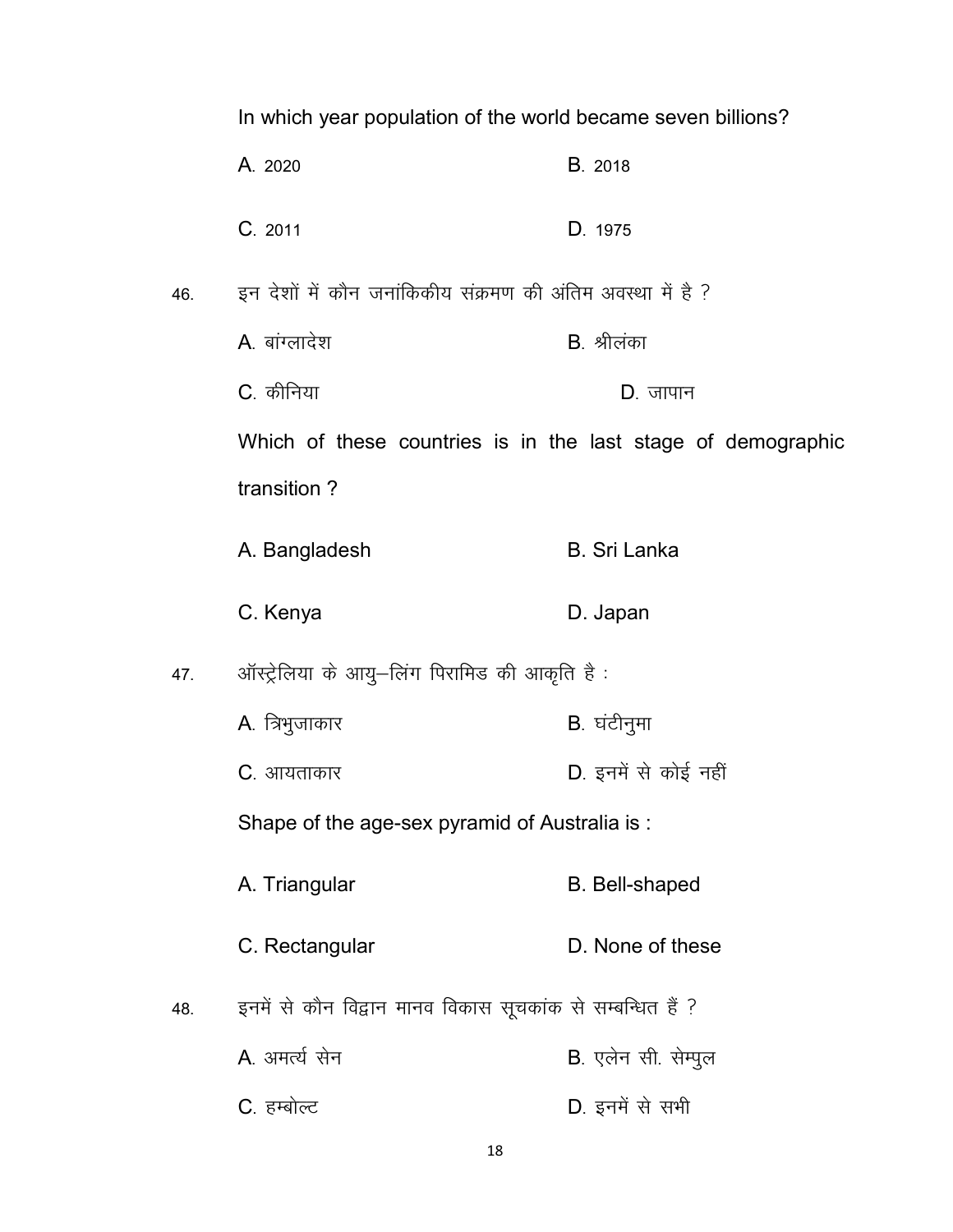Which of these scholars is associated with Human Development Index ?

|     | A. Amartya Sen                                              | B. Ellen C. Semple |
|-----|-------------------------------------------------------------|--------------------|
|     | C. Humboldt                                                 | D. All of these    |
| 49. | इनमें कौन चलवासी पशुचारण से सम्बन्धित है ?                  |                    |
|     | <b>A</b> . लामा                                             | <b>B</b> . याक     |
|     | C. रेनडियर                                                  | D. इनमें से सभी    |
|     | Which of these is associated with nomadic herding?          |                    |
|     | A. Llama                                                    | B. Yak             |
|     | C. Reindeer                                                 | D. All of these    |
| 50. | इनमें कौन व्यापारिक अन्न कृषि से सम्बन्धित है ?             |                    |
|     | A. गेहूँ                                                    | $B.$ जौ            |
|     | C. राई                                                      | D. इनमें से सभी    |
|     | Which of these is associated with commercial grain farming? |                    |
|     | A. Wheat                                                    | <b>B.</b> Barley   |
|     | C. Rye                                                      | D. All of these    |
| 51. | इनमें कौन पशु-आधारित उद्योग से सम्बन्धित है ?               |                    |
|     | A. कागज                                                     | <b>B</b> . लाह     |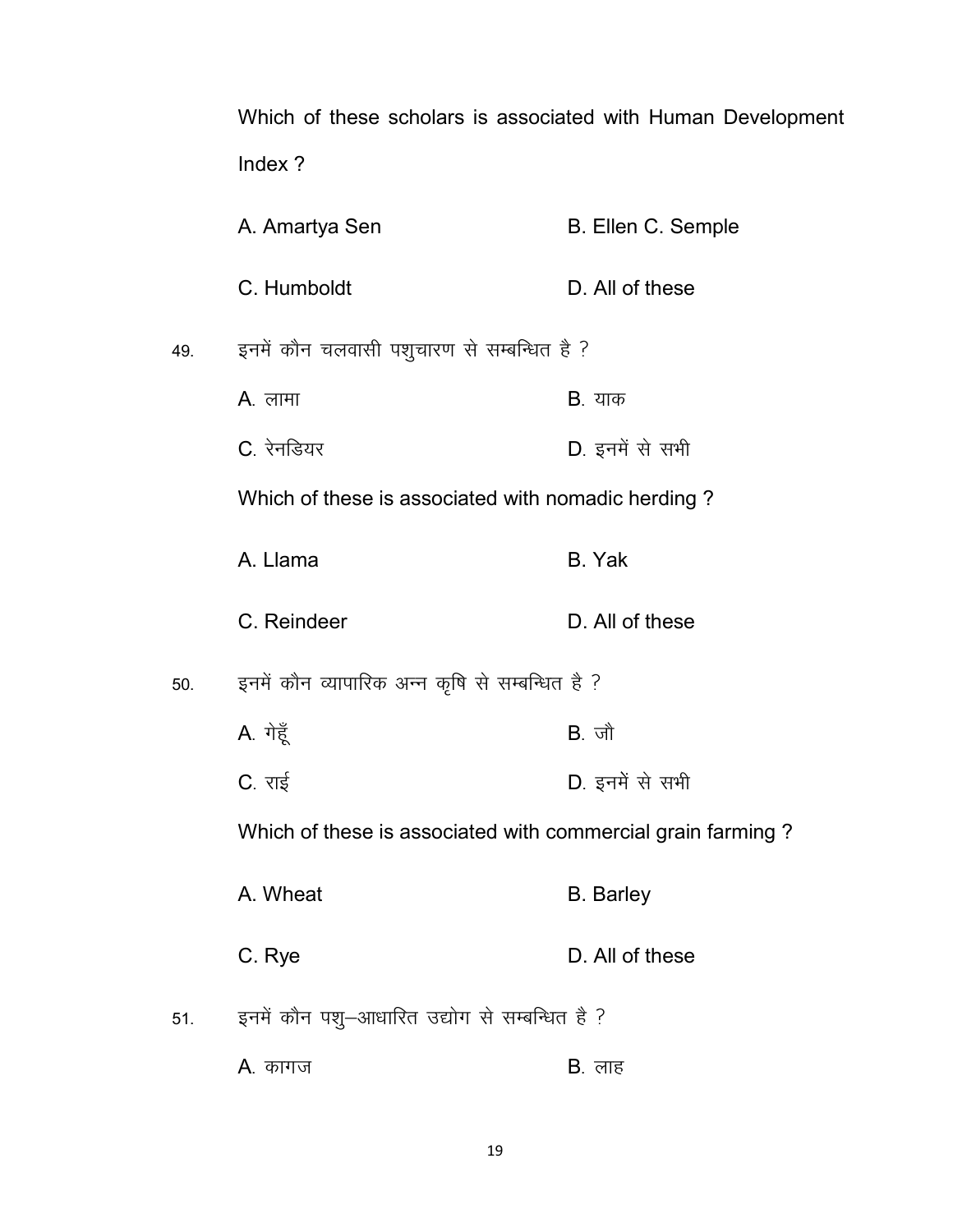|     | C. ऊन                                                    | D. इस्पात               |
|-----|----------------------------------------------------------|-------------------------|
|     | Which of these is associated with animal-based industry? |                         |
|     | A. Paper                                                 | B. Lac                  |
|     | C. Wool                                                  | D. Steel                |
| 52. | इन कोयला क्षेत्रों में कौन जर्मनी में है ?               |                         |
|     | A. तालचर                                                 | $B.$ रुर                |
|     | C. अप्लेशियन                                             | D. इनमें से सभी         |
|     | Which of these coal fields is in Germany?                |                         |
|     | A. Talcher                                               | B. Ruhr                 |
|     | C. Appalachian                                           | D. All of these         |
| 53. | इनमें कौन तृतीयक सेवा नहीं है ?                          |                         |
|     | A. परिवहन                                                | B. संचार                |
|     | C. बैंक                                                  | D. नीति निर्धारण        |
|     | Which of these is not a tertiary service?                |                         |
|     | A. Transport                                             | <b>B.</b> Communication |
|     | C. Bank                                                  | D. Policy making        |
| 54. | सेमांत सड़कों का सम्बन्ध है :                            |                         |
|     | A. तटीय सड़कों से                                        |                         |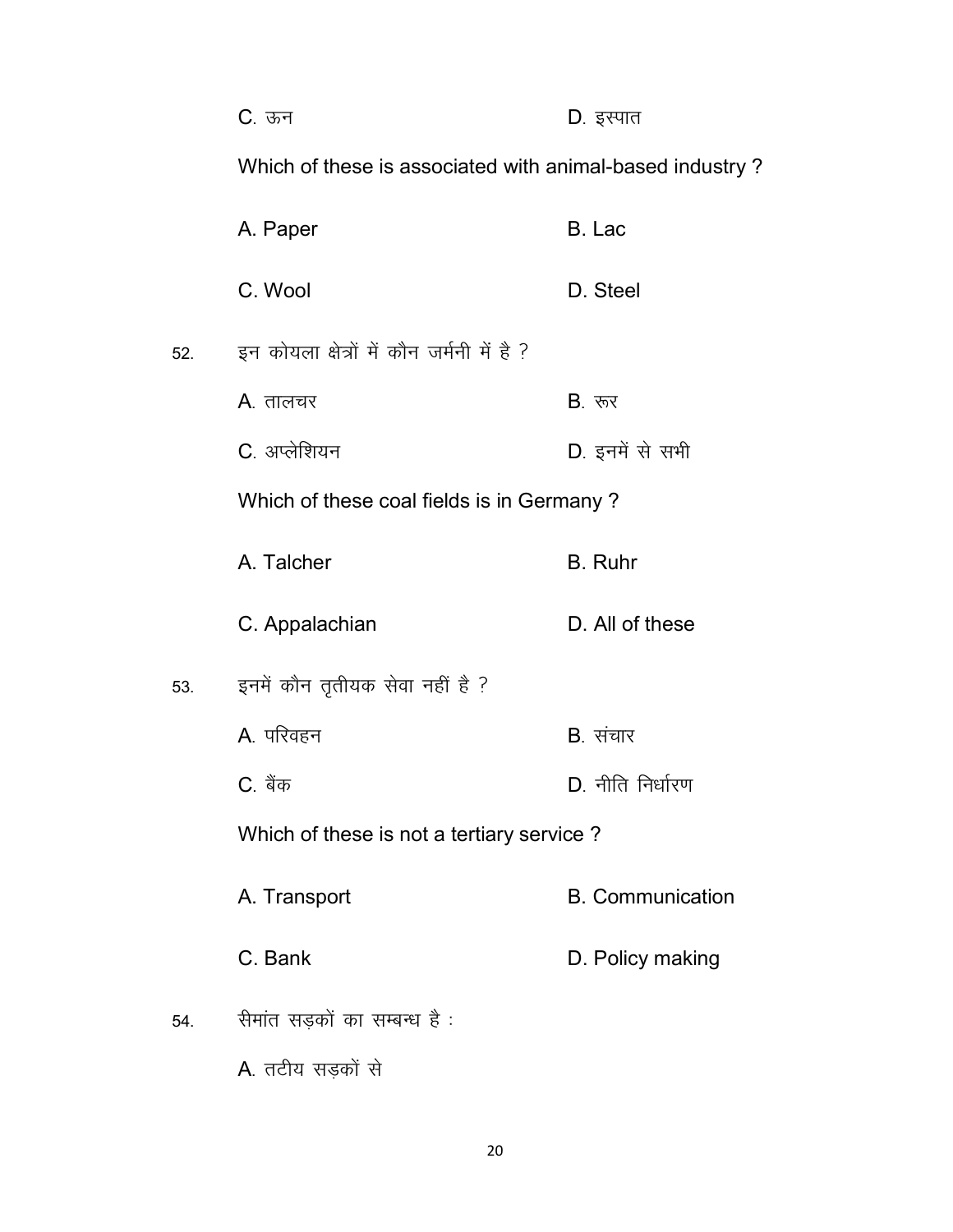|     | B. अंतर्राष्ट्रीय सीमा पर स्थित सड़कों से                            |                           |
|-----|----------------------------------------------------------------------|---------------------------|
|     | C. पहाड़ी सड़कों से                                                  |                           |
|     | D. इनमें से कोई नहीं                                                 |                           |
|     | Border roads are associated with:                                    |                           |
|     | A. Coastal roads                                                     |                           |
|     | B. Roads on international boundary                                   |                           |
|     | C. Hilly roads                                                       |                           |
|     | D. None of these                                                     |                           |
| 55. | ट्रांस—साइबेरियन रेलमार्ग है :                                       |                           |
|     | A. रूस में                                                           | <b>B</b> . यु. एस. ए. में |
|     | C. कनाडा में                                                         | D. इनमें से सभी में       |
|     | Trans-Siberian Railway is in:                                        |                           |
|     | A. Russia                                                            | <b>B. U.S.A.</b>          |
|     | C. Canada                                                            | D. All of these           |
| 56. | इन शब्दों में किसका प्रयोग अंतर्राष्ट्रीय व्यापार में किया जाता है ? |                           |
|     | A डम्पिंग                                                            | <b>B</b> . व्यापार संतुलन |
|     | <b>C</b> . मुक्त व्यापार                                             | D. इनमें से सभी           |
|     | Which of these words is used in international trade?                 |                           |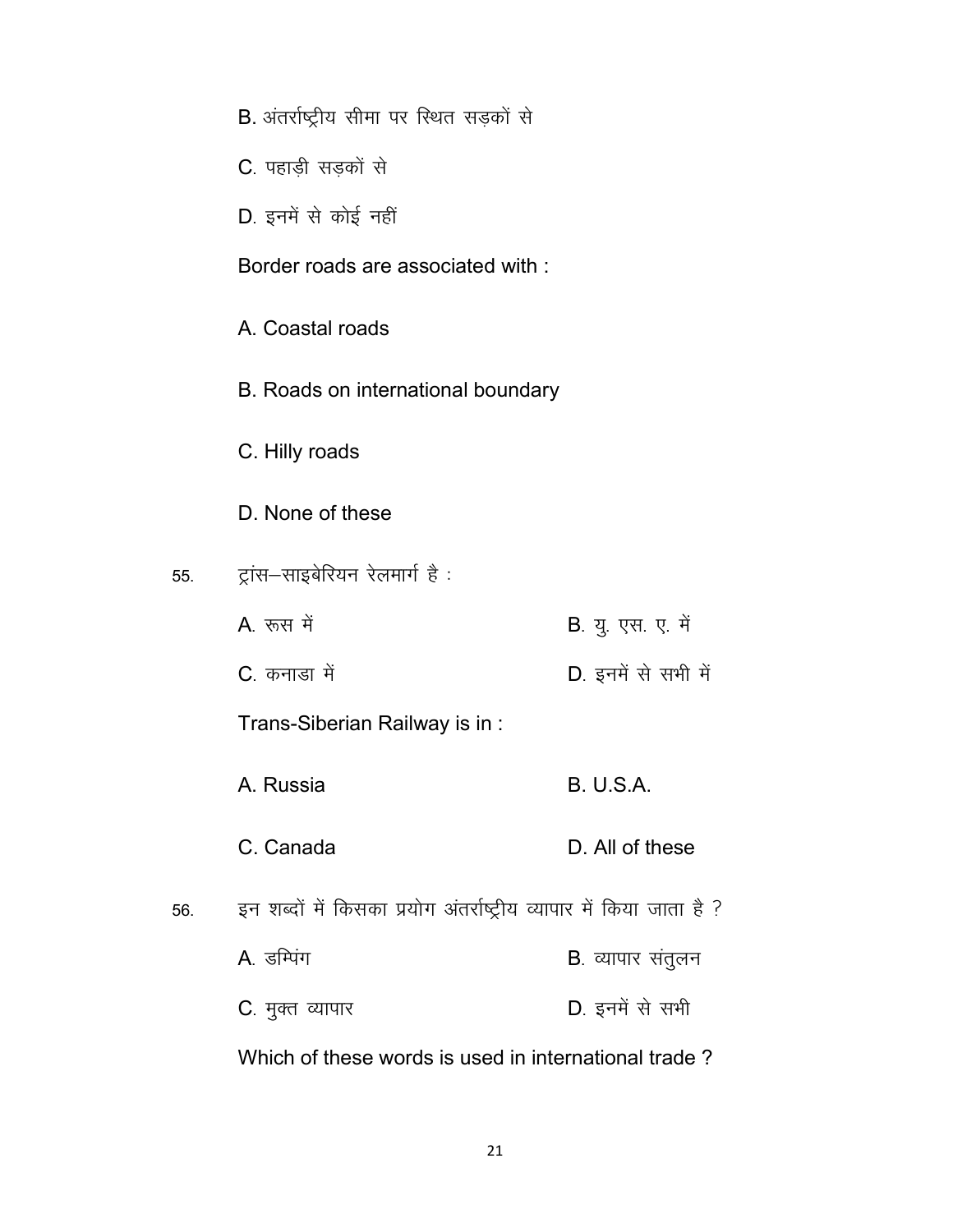|     | A. Dumping                                    | <b>B.</b> Balance of trade        |
|-----|-----------------------------------------------|-----------------------------------|
|     | C. Free Trade                                 | D. All of these                   |
| 57. | लोएस मैदान में किस प्रकार का घर पाया जाता है? |                                   |
|     | A. कंक्रीट                                    | B. गुफा                           |
|     | C. झोपड़ी                                     | D. इनमें से कोई नहीं              |
|     | Which type of house is found in Loess plain?  |                                   |
|     | A. Concrete                                   | <b>B.</b> Cave                    |
|     | C. Hut                                        | D. None of these                  |
| 58. | इनमें कौन नियोजित नगर है ?                    |                                   |
|     | A. चंडीगढ़                                    | B. केनबरा                         |
|     | C. जमशेदपुर                                   | D. इनमें से सभी                   |
|     | Which of these is a planned city?             |                                   |
|     | A. Chandigarh                                 | <b>B.</b> Canberra                |
|     | C. Jamshedpur                                 | D. All of these                   |
| 59. | जनसंख्या घनत्व का सम्बन्ध होता है:            |                                   |
|     | A. जनसंख्या एवं संसाधन से                     | <b>B</b> . जनसंख्या एवं परिवहन से |
|     | C. जनसंख्या एवं क्षेत्रफल से                  | D. इनमें से कोई नहीं              |
|     | The density of population has relation with : |                                   |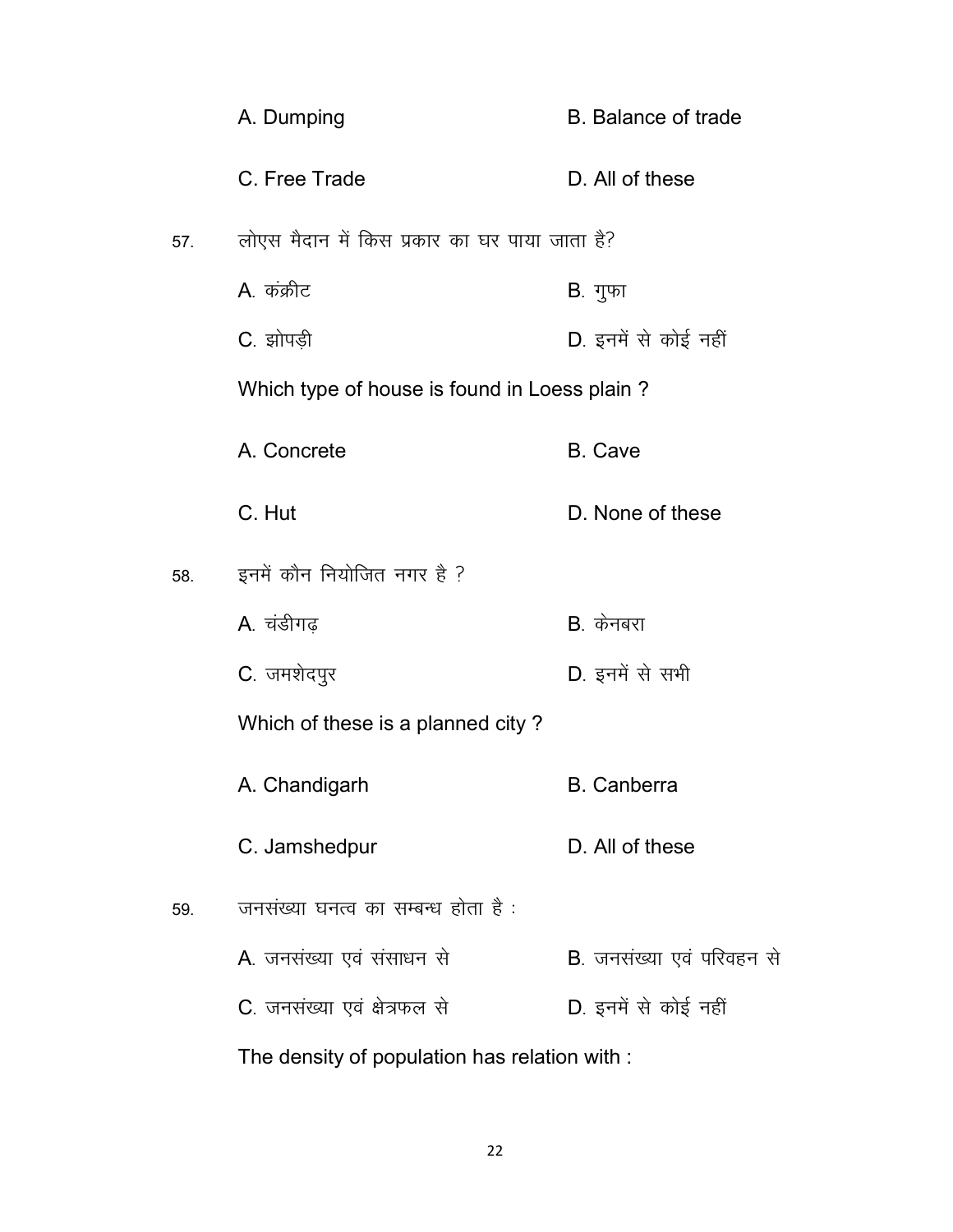|     | A. Population and resource                                     | B. Population and transport |
|-----|----------------------------------------------------------------|-----------------------------|
|     | C. Population and area                                         | D. None of these            |
| 60. | 2011 की जनगणना के अनुसार भारत की ग्रामीण आबादी है:             |                             |
|     | A. 10%                                                         | B. 45%                      |
|     | C.69%                                                          | D. 85%                      |
|     | According to census 2011, the rural population of India is:    |                             |
|     | A. 10%                                                         | B. 45%                      |
|     | C.69%                                                          | D. 85%                      |
| 61. | भारत में ग्रामीण अधिवासों के प्रकारों की कुल संख्या कितनी है ? |                             |
|     | A. 4                                                           | B.2                         |
|     | C. 8                                                           | D. 14                       |
|     | What is the total number of rural selltement types in India?   |                             |
|     | A.4                                                            | B.2                         |
|     | C.8                                                            | D. 14                       |
| 62. | इन शहरों में कौन पश्चिमी भारत में अवस्थित है ?                 |                             |
|     | A. राजकोट                                                      | B. धनबाद                    |
|     | C. पुरी                                                        | D. इनमें से सभी             |
|     | Which of these towns is situated in western India?             |                             |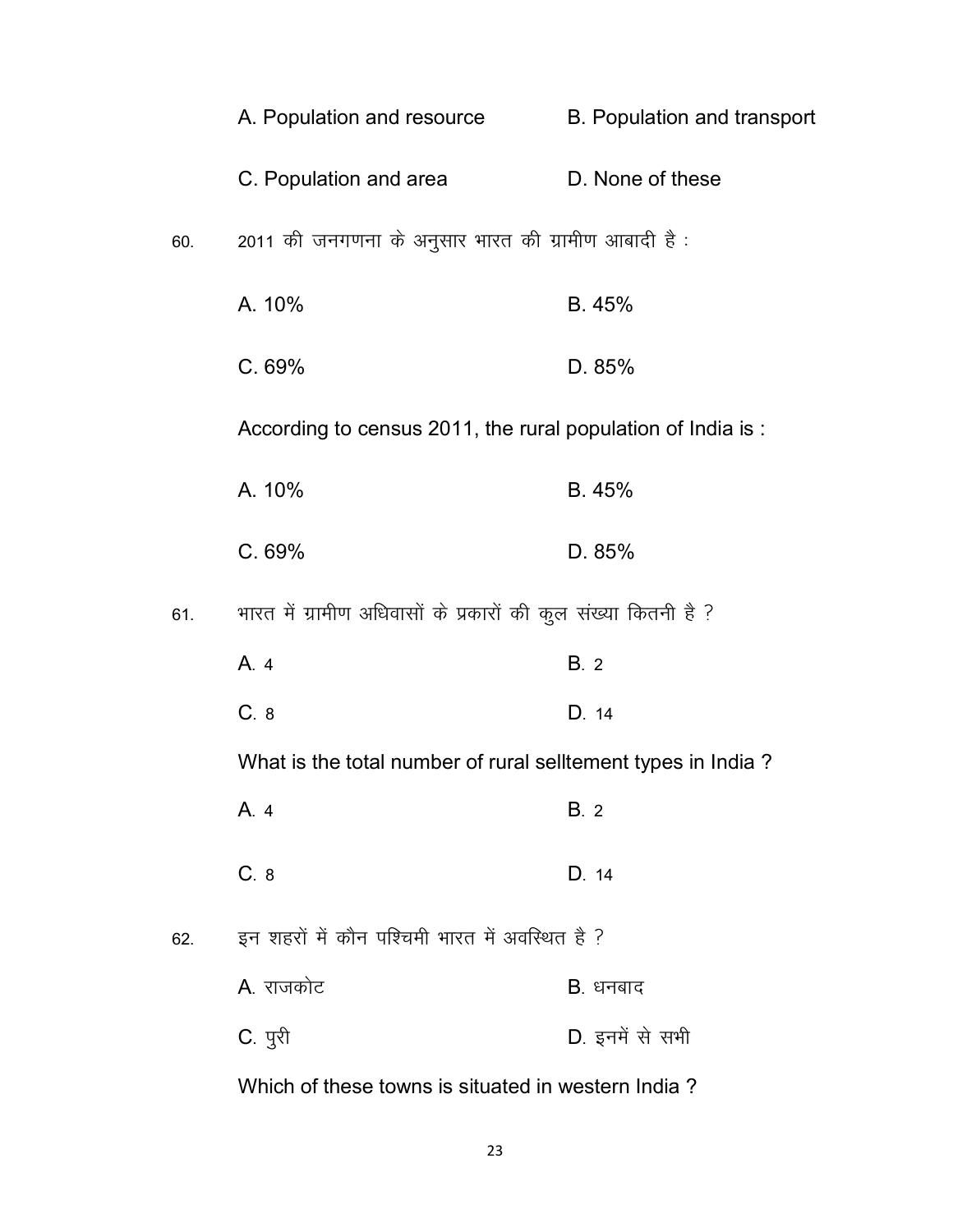|     | A. Rajkot                                       | <b>B.</b> Dhanbad        |
|-----|-------------------------------------------------|--------------------------|
|     | C. Puri                                         | D. All of these          |
| 63. | सड़क किस भूमि उपयोग वर्ग में आती है?            |                          |
|     | A. गैर–कृषिगत भूमि                              | B. वन भूमि               |
|     | C. बंजर भूमि                                    | D. परती भूमि             |
|     | Road comes under which category of land use?    |                          |
|     | A. Land under non-agricultural uses             |                          |
|     | <b>B.</b> Forest land                           |                          |
|     | C. Barren land                                  |                          |
|     | D. Fallow land                                  |                          |
| 64. | कौन राज्य सूर्यमुखी का अग्रणी उत्पादक है ?      |                          |
|     | A. कर्नाटक                                      | B. आंध्र प्रदेश          |
|     | C. तेलंगाना                                     | D. इनमें से सभी          |
|     | Which state is a leading producer of sunflower? |                          |
|     | A. Karnataka                                    | <b>B. Andhra Pradesh</b> |
|     | C. Telangana                                    | D. All of these          |
| 65. | इनमें कौन जलसंभरण प्रबंधन से सम्बन्धित है ?     |                          |
|     | A. हरियाली                                      | <b>B</b> . नीरू-मीरू     |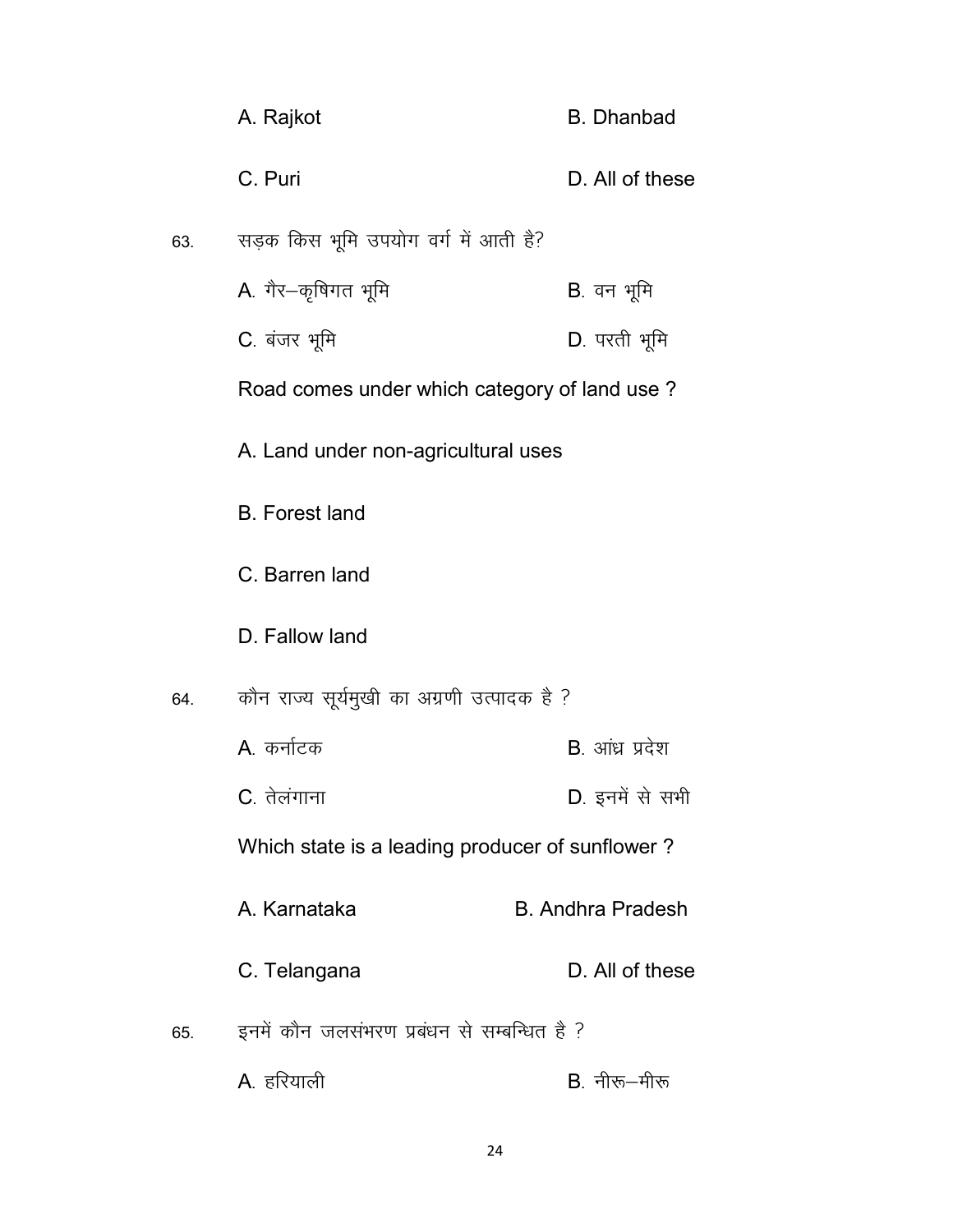|     | C. अरवरी जल संसद                                               | D. इनमें से सभी          |
|-----|----------------------------------------------------------------|--------------------------|
|     | Which of these is associated with watershed management?        |                          |
|     | A. Haryali                                                     | <b>B.</b> Neeru-Meeru    |
|     | C. Arvari Jal sansad                                           | D. All of these          |
| 66. | बराक नदी बेसिन कहाँ है ?                                       |                          |
|     | A. पश्चिमी भारत                                                | <b>B.</b> दक्षिणी भारत   |
|     | C. उत्तर-पूर्वी भारत                                           | D. उत्तरी भारत           |
|     | Where is Barak river basin?                                    |                          |
|     | A. Western India                                               | <b>B.</b> Southern India |
|     | C. North-Eastern India                                         | D. Northern India        |
| 67. | विश्व के कितने प्रतिशत अनाज का उत्पादन भारत में किया जाता है ? |                          |
|     | A. 5%                                                          | B. 11%                   |
|     | C.25%                                                          | D. 45%                   |
|     | What percentage of cereals of the world is produced in India?  |                          |
|     | A. 5%                                                          | B. 11%                   |
|     | C.25%                                                          | D. 45%                   |
| 68. | इनमें कौन खनिज अन्वेषण से सम्बन्धित है ?                       |                          |
|     | A. जी एस आई                                                    | B. एच सी एल              |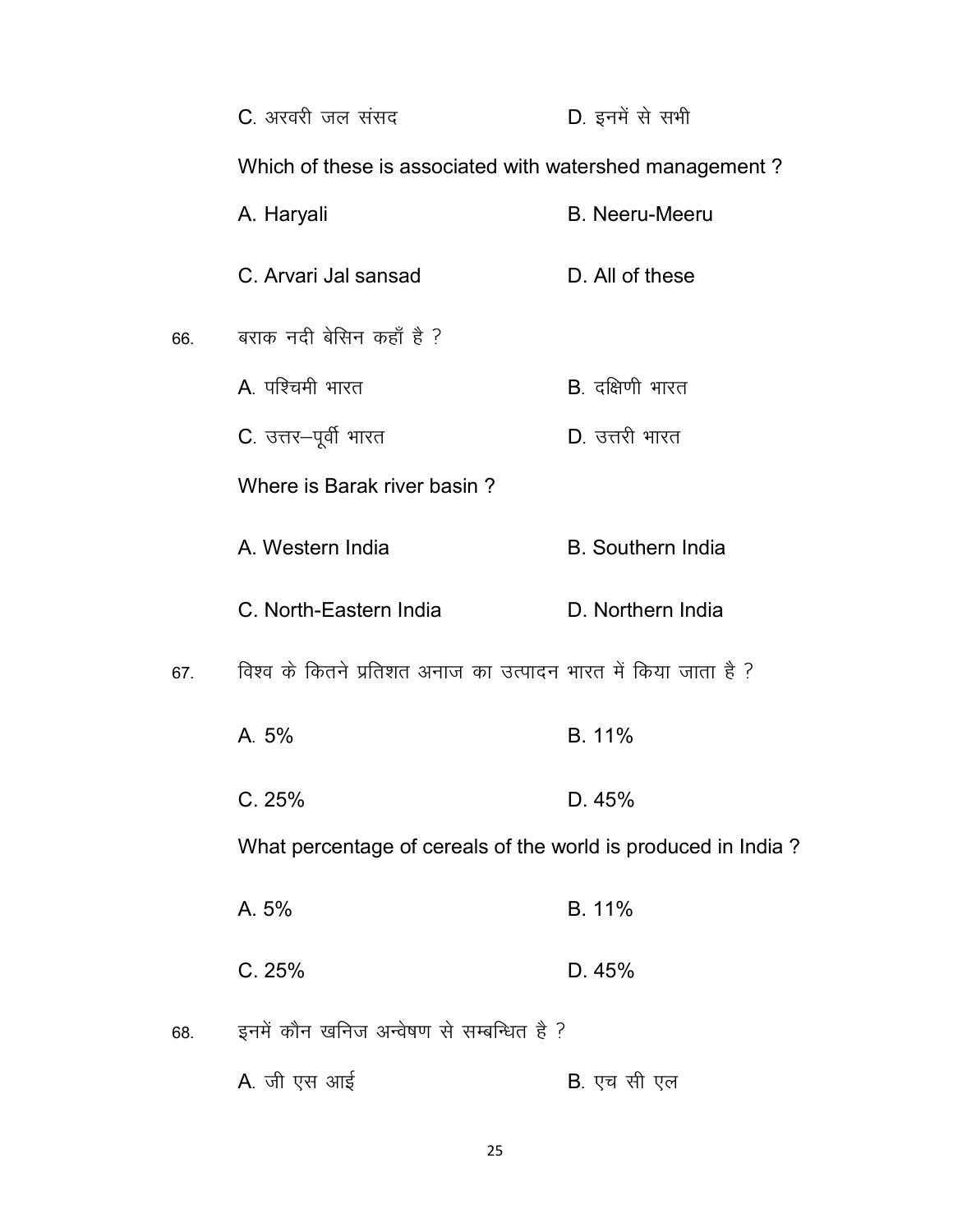|     | C. ओ. एन. जी. सी.                                      | D. इनमें से सभी           |
|-----|--------------------------------------------------------|---------------------------|
|     | Which of these is associated with mineral exploration? |                           |
|     | B. G.S.I.                                              | <b>B.</b> H.C.L.          |
|     | C. O.N.G.C.                                            | D. All of these           |
| 69. | भरमौर जिला है :                                        |                           |
|     | A. हिमाचल प्रदेश में                                   | <b>B</b> . बिहार में      |
|     | C. केरल में                                            | D. राजस्थान में           |
|     | Bharmaur district is in:                               |                           |
|     | C. Himachal Pradesh                                    | <b>B.</b> Bihar           |
|     | C. Kerala                                              | D. Rajsthan               |
| 70. | भील जनजाति मुख्यतः केन्द्रित है :                      |                           |
|     | A. भोजपुर जिला में                                     | B. झाबुआ जिला में         |
|     | C. चंबा जिला में                                       | D. इनमें से कोई नहीं      |
|     | Bhil tribe is mainly concentrated in :                 |                           |
|     | D. Bhojpur district                                    | <b>B.</b> Jhabua district |
|     | C. Chamba district                                     | D. None of these          |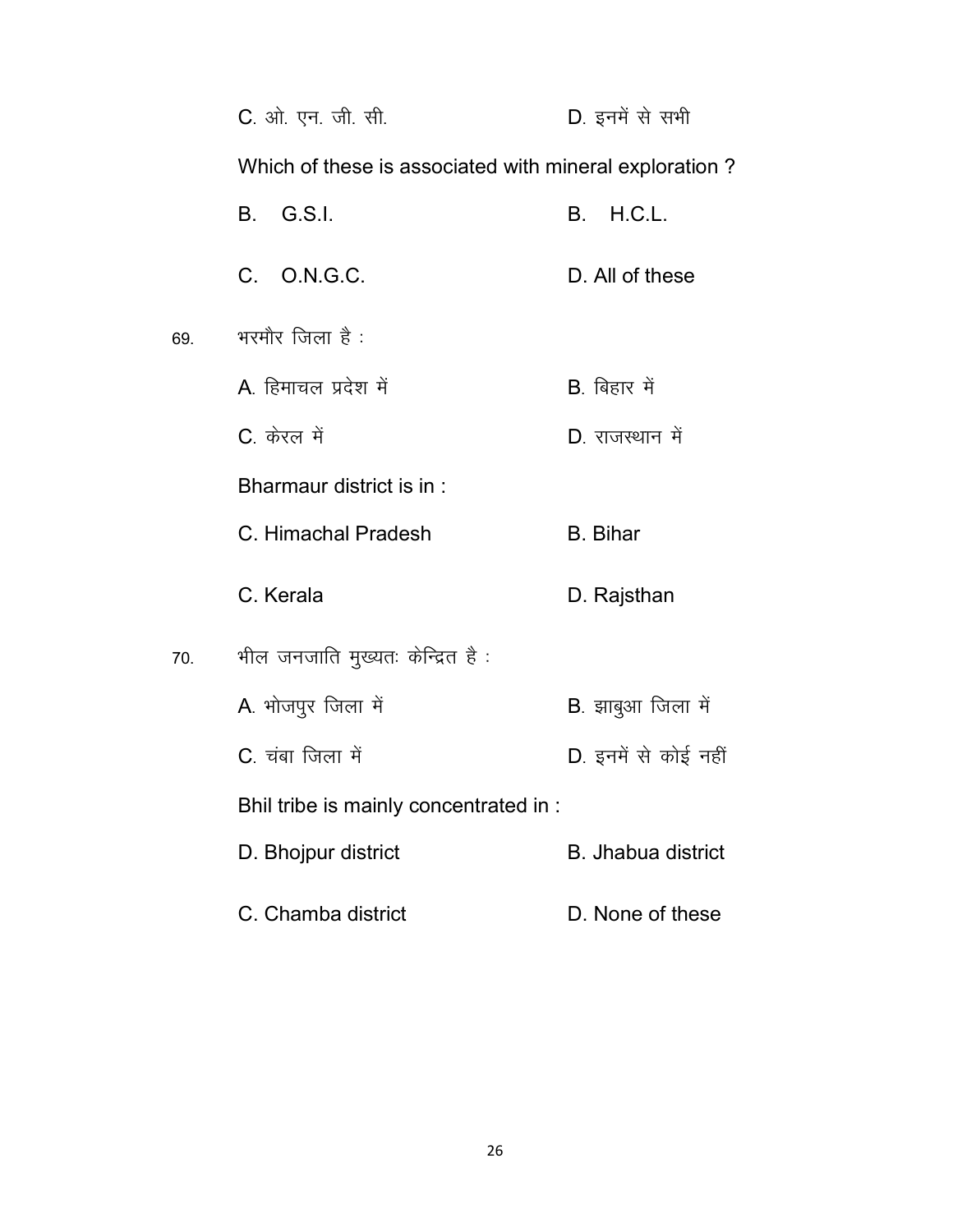#### <u>खण्ड-ब/Section-B</u>

### लघु उत्तरीय प्रश्न (Short Answer Type Questions)

प्रश्न संख्या 1 से 20 तक लघु उत्तरीय हैं। किन्हीं 10 प्रश्नों के उत्तर दें। प्रत्येक प्रश्न के लिए  $2 \text{ and } \text{Re}$  and  $2 = 20$ ) (10x2=20)

Question nos. 1 to 20 are Short Answer Type. Answer any 10 questions. Each question carries 2 marks. (10x2=20)

- 1. मानव भूगोल की किन्हीं चार उपशाखाओं का उल्लेख कीजिए। Mention any four sub-branches of Human geography.
- 2. मानव विकास सूचकांक की क्या उपयोगिता है ? What is the utility of Human Development Index ?
- 3. बॉक्साइट उत्पादन करनेवाले चार राज्यों के नाम बताइए। Name four bauxite producing states.
- 4. गहन निर्वाह कृषि क्या है ?

What is intensive subsistence farming ?

5- f}rh;d vkfFkZd fØ;kdykiksa dks ifjHkkf"kr dhft,A

Define secondary economic activities.

6. पर्यटन के चार प्रकारों का उल्लेख करें।

Mentiona four types of tourism.

7. वाहयस्रोतीकरण क्या है ?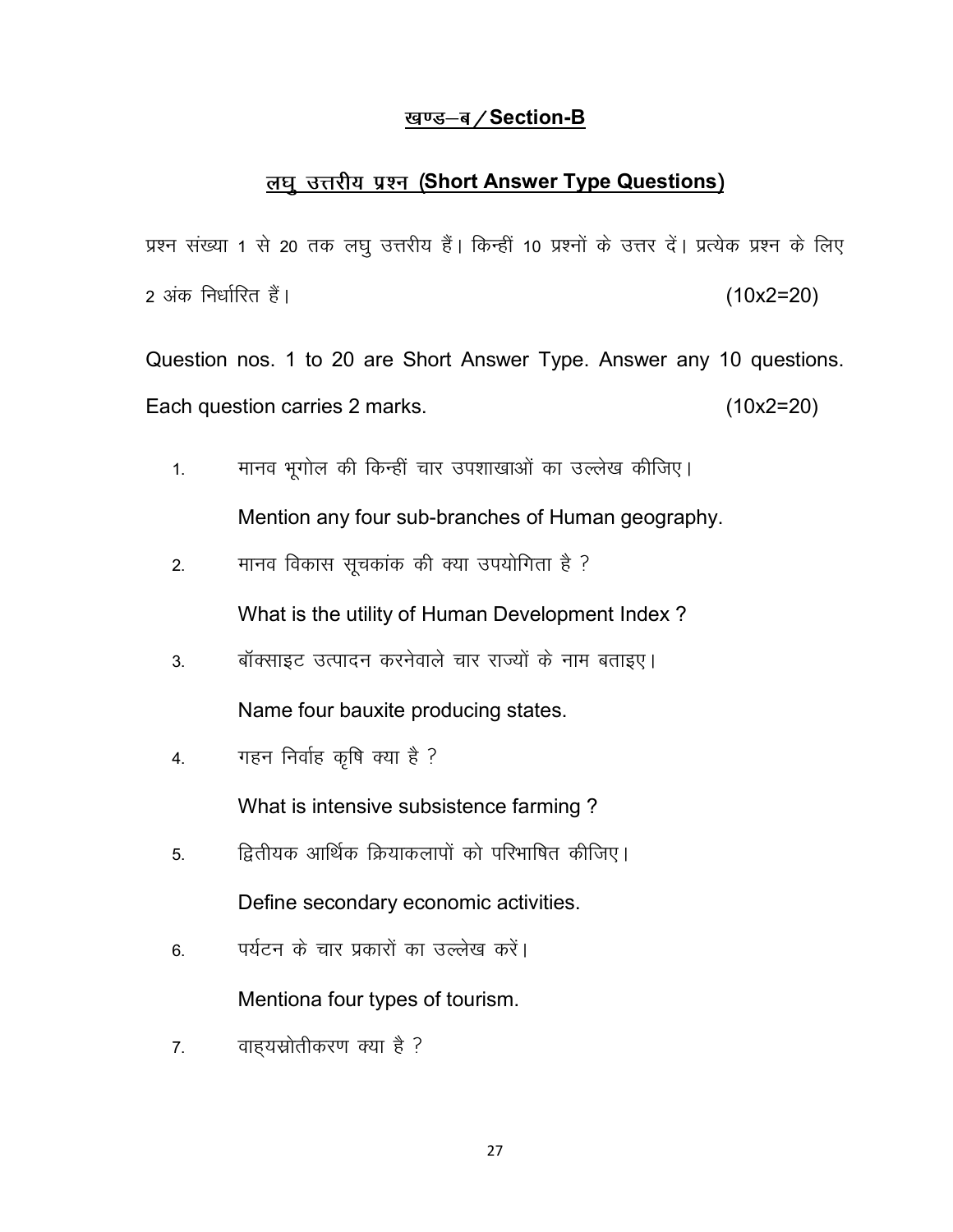What is outsourcing ?

| -8. | सड़क परिवहन की किन्हीं दो विशेषताओं को लिखिए।    |
|-----|--------------------------------------------------|
|     | Write any two characteristics of road transport. |

9. पत्तन के चार प्रकारों का उल्लेख कीजिए।

Mention four types of port.

 $10.$  उष्मा द्वीप कहाँ पाया जाता है ?

Where is heat island found ?

11. सघन बस्तियों के दो प्रकारों के नाम लिखिए।

Write the names of two types of compact settlements.

12. भारत के जूट उत्पादक दो राज्यों के नाम बताइए।

Name two Jute producing states of India.

13. जल संरक्षण की चार विधियों के नाम बताइए।

Name four methods of water conservation.

14. नाभिकीय ऊर्जा क्या है ?

What is nuclear energy ?

- 15. मारत की चार तेल शोधनशालाओं के नाम लिखिए। Write the names of four oil refineries of India.
- 16. पेट्रो-रसायन उद्योग क्या है ?

What is petro-chemical industry ?

17. मेट्रो रेलवे क्या है ?

What is metro railwary ?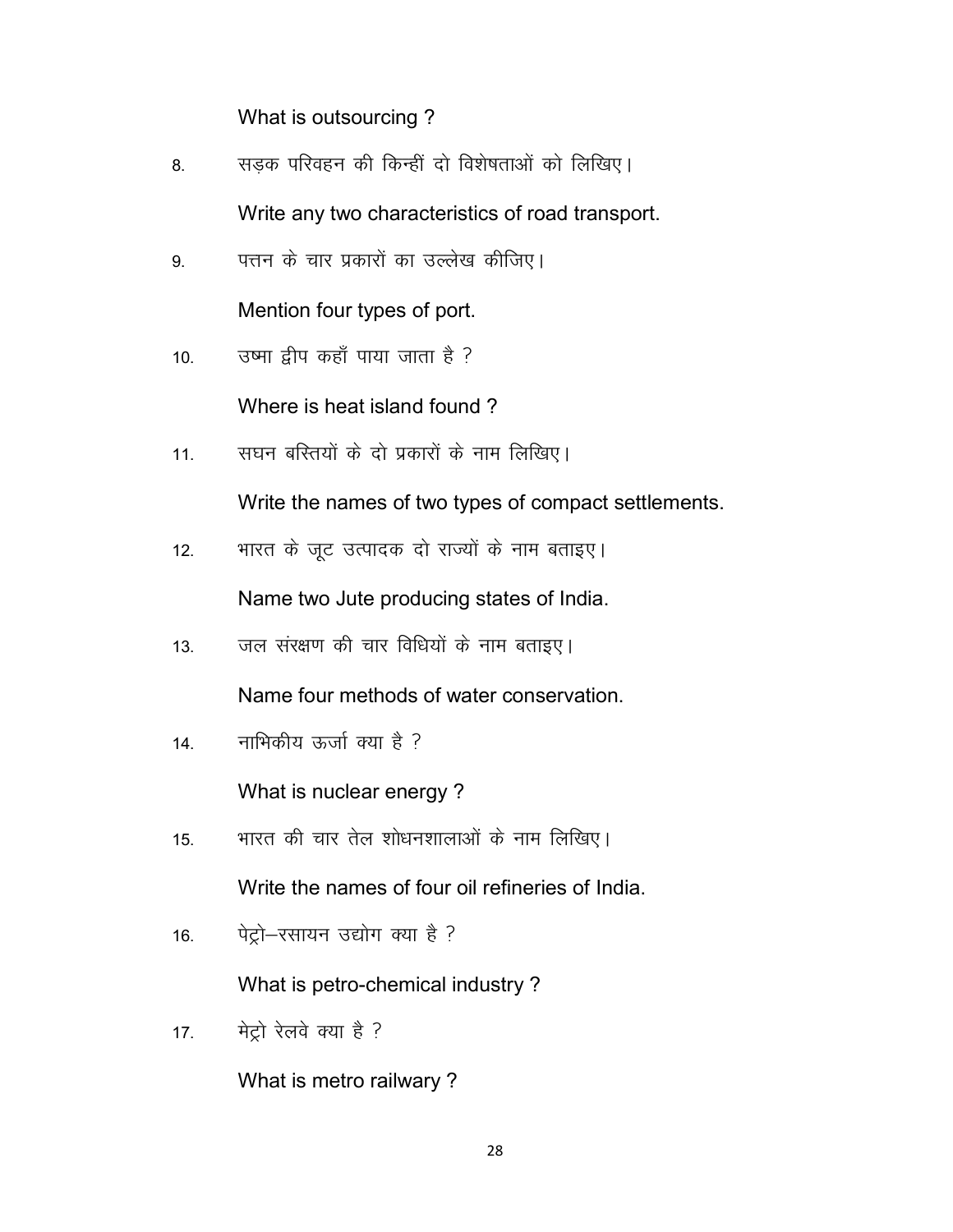- 18. भारत से निर्यात की जानेवाली किन्हीं चार वस्तूओं का उल्लेख कीजिए। Mention any four export items from India.
- 19. हगली औद्योगिक प्रदेश की दो विशेषताओं का उल्लेख कीजिए। Mention two characteristics of Hugli industrial region.
- 20. लघु उद्योग की प्रमुख विशेषताओं का उल्लेख कीजिए।

Mention the main characteristics of small scale industry.

# <u>दीर्घ उत्तरीय प्रश्न (Long Answer Type Questions)</u>

प्रश्न संख्या 21 से 26 तक दीर्घ उत्तरीय हैं। किन्हीं 3 प्रश्नों के उत्तर दें। प्रत्येक प्रश्न के लिए 5 vad fu/kkZfjr gSaA (3x5=15)

- Question Nos. 21 to 26 are Long Answer Type. Answer any 3 questions. Each question carries 5 marks. (3x5=15)
	- 21. भूमध्यसागरीय कृषि का वर्णन कीजिए।

Describe Mediterranean agriculture.

- 22. अंतर्राष्ट्रीय व्यापार में पनामा नहर मार्ग का क्या महत्त्व है ? What is the importance of Panama canal route in international trade ?
- 23. कार्यों के आधार पर नगरों को वर्गीकृत कीजिए। Classify towns on the basis of functions.
- 24. भारत में गेहूँ अथवा कपास के उत्पादन एवं वितरण का विवरण दीजिए। Give an account of production and distribution of wheat or cotton in India.